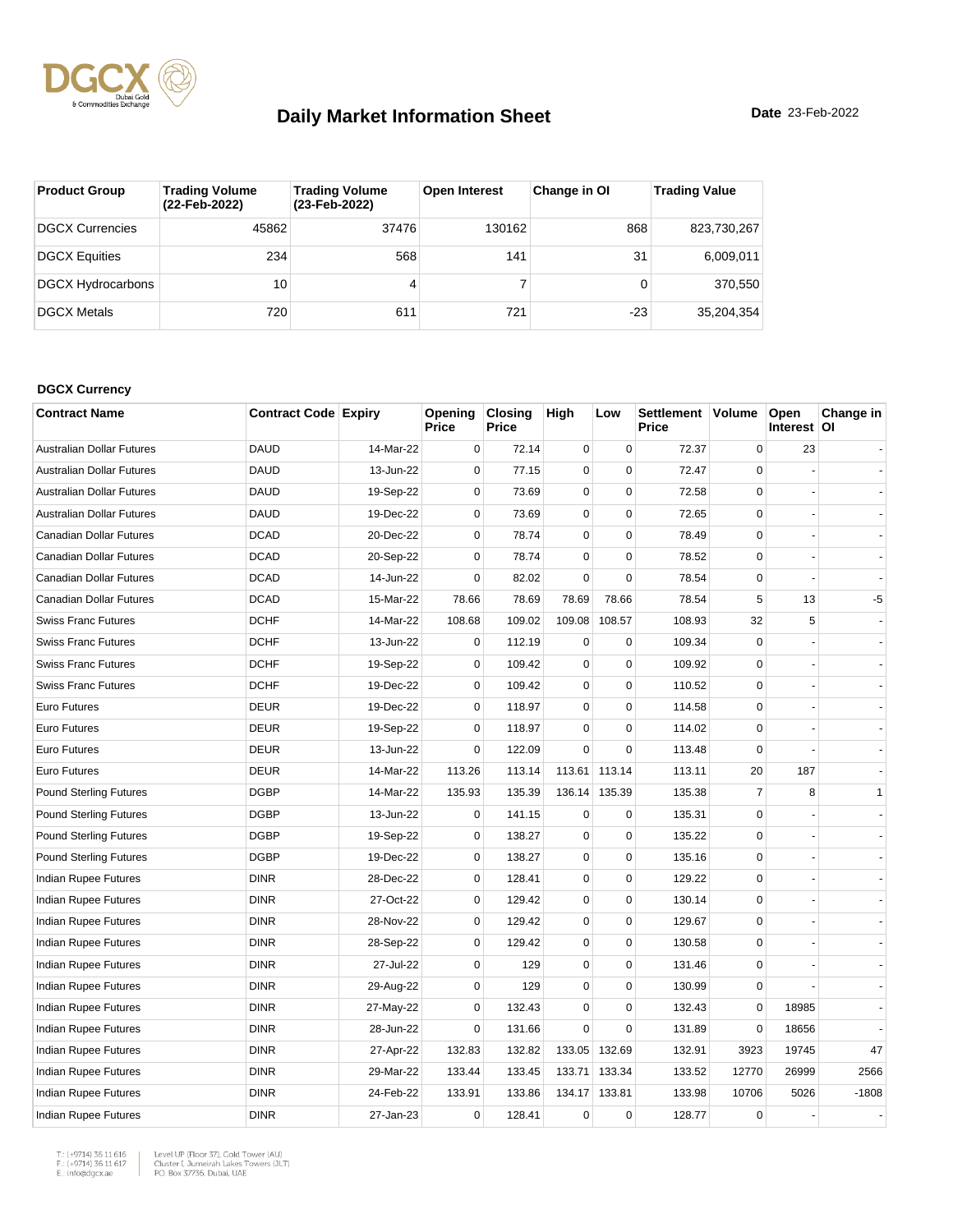

| Indian Rupee Quanto Futures | <b>DINRI</b> | 27-Jan-23 | 0       | 77.875  | $\mathbf 0$ | 0                   | 77.6575 | $\mathbf 0$ |       |        |
|-----------------------------|--------------|-----------|---------|---------|-------------|---------------------|---------|-------------|-------|--------|
| Indian Rupee Quanto Futures | <b>DINRI</b> | 29-Mar-22 | 74.94   | 74.9    | 75.015      | 74.88               | 74.895  | 3118        | 495   | 154    |
| Indian Rupee Quanto Futures | <b>DINRI</b> | 27-Apr-22 | 0       | 75.6    | $\mathbf 0$ | 0                   | 75.24   | $\Omega$    | 4     |        |
| Indian Rupee Quanto Futures | <b>DINRI</b> | 24-Feb-22 | 74.6725 | 74.65   | 74.7375     | 74.567<br>5         | 74.6375 | 3729        | 82    | $-128$ |
| Indian Rupee Quanto Futures | <b>DINRI</b> | 27-May-22 | 0       | 77.8825 | $\mathbf 0$ | 0                   | 75.5125 | 0           |       |        |
| Indian Rupee Quanto Futures | <b>DINRI</b> | 28-Jun-22 | 0       | 77.52   | $\mathbf 0$ | 0                   | 75.82   | $\Omega$    |       |        |
| Indian Rupee Quanto Futures | <b>DINRI</b> | 29-Aug-22 | 0       | 77      | $\pmb{0}$   | 0                   | 76.3425 | 0           |       |        |
| Indian Rupee Quanto Futures | <b>DINRI</b> | 27-Jul-22 | 0       | 77      | $\pmb{0}$   | 0                   | 76.07   | 0           |       |        |
| Indian Rupee Quanto Futures | <b>DINRI</b> | 28-Sep-22 | 0       | 77.2675 | 0           | 0                   | 76.5825 | 0           |       |        |
| Indian Rupee Quanto Futures | <b>DINRI</b> | 28-Nov-22 | 0       | 77.2675 | $\mathbf 0$ | 0                   | 77.12   | $\mathbf 0$ |       |        |
| Indian Rupee Quanto Futures | <b>DINRI</b> | 27-Oct-22 | 0       | 77.2675 | $\pmb{0}$   | 0                   | 76.84   | 0           |       |        |
| Indian Rupee Quanto Futures | <b>DINRI</b> | 28-Dec-22 | 0       | 77.875  | 0           | 0                   | 77.3875 | 0           |       |        |
| Indian Rupee Mini Futures   | <b>DINRM</b> | 28-Dec-22 | 0       | 128.41  | 0           | 0                   | 129.22  | $\mathbf 0$ |       |        |
| Indian Rupee Mini Futures   | <b>DINRM</b> | 27-Oct-22 | 0       | 129.42  | $\pmb{0}$   | 0                   | 130.14  | $\mathbf 0$ |       |        |
| Indian Rupee Mini Futures   | <b>DINRM</b> | 28-Nov-22 | 0       | 129.42  | $\mathbf 0$ | 0                   | 129.67  | $\mathbf 0$ |       |        |
| Indian Rupee Mini Futures   | <b>DINRM</b> | 28-Sep-22 | 0       | 129.42  | 0           | 0                   | 130.58  | $\mathbf 0$ |       |        |
| Indian Rupee Mini Futures   | <b>DINRM</b> | 27-Jul-22 | 0       | 129     | 0           | 0                   | 131.46  | 0           |       |        |
| Indian Rupee Mini Futures   | <b>DINRM</b> | 29-Aug-22 | 0       | 129     | $\mathbf 0$ | 0                   | 130.99  | 0           |       |        |
| Indian Rupee Mini Futures   | <b>DINRM</b> | 28-Jun-22 | 0       | 131.65  | 0           | 0                   | 131.89  | 0           | 6002  |        |
| Indian Rupee Mini Futures   | <b>DINRM</b> | 27-May-22 | 0       | 131.84  | $\mathbf 0$ | 0                   | 132.43  | $\mathbf 0$ | 6500  |        |
| Indian Rupee Mini Futures   | <b>DINRM</b> | 24-Feb-22 | 133.89  | 133.84  | 134.07      | 133.83              | 133.98  | 721         | 11337 | $-13$  |
| Indian Rupee Mini Futures   | <b>DINRM</b> | 27-Apr-22 | 132.99  | 132.82  | 132.99      | 132.82              | 132.91  | 46          | 7516  | $-2$   |
| Indian Rupee Mini Futures   | <b>DINRM</b> | 29-Mar-22 | 133.44  | 133.38  | 133.62      | 133.34              | 133.52  | 1043        | 7454  | 50     |
| Indian Rupee Mini Futures   | <b>DINRM</b> | 27-Jan-23 | 0       | 128.41  | 0           | 0                   | 128.77  | 0           |       |        |
| Indian Rupee Weekly Futures | <b>DINRW</b> | 17-Mar-22 | 0       | 134.04  | $\mathbf 0$ | $\mathbf 0$         | 133.7   | 0           |       |        |
| Indian Rupee Weekly Futures | <b>DINRW</b> | 25-Mar-22 | 0       | 134.04  | 0           | 0                   | 133.6   | $\mathbf 0$ |       |        |
| Indian Rupee Weekly Futures | <b>DINRW</b> | 31-Mar-22 | 0       | 133.05  | 0           | 0                   | 133.5   | 0           |       |        |
| Indian Rupee Weekly Futures | <b>DINRW</b> | 13-Apr-22 | 0       | 132.28  | $\pmb{0}$   | 0                   | 133.35  | 0           |       |        |
| Indian Rupee Weekly Futures | <b>DINRW</b> | 04-Mar-22 | 0       | 133.75  | 0           | 0                   | 133.87  | 0           |       |        |
| Indian Rupee Weekly Futures | <b>DINRW</b> | 08-Apr-22 | 0       | 132.28  | $\mathbf 0$ | 0                   | 133.42  | $\Omega$    |       |        |
| Indian Rupee Weekly Futures | <b>DINRW</b> | 25-Feb-22 | 133.84  | 133.84  | 133.86      | 133.83              | 133.96  | 1152        |       |        |
| Indian Rupee Weekly Futures | <b>DINRW</b> | 11-Mar-22 | 0       | 134.04  | $\mathbf 0$ | 0                   | 133.78  | $\mathbf 0$ |       |        |
| Japanese Yen Futures        | <b>DJPY</b>  | 14-Mar-22 | 86.89   | 86.99   | 87          | 86.89               | 86.98   | 27          | 18    | $-1$   |
| Japanese Yen Futures        | <b>DJPY</b>  | 13-Jun-22 | 0       | 91.17   | $\pmb{0}$   | 0                   | 87.19   | 0           |       |        |
| Japanese Yen Futures        | <b>DJPY</b>  | 19-Sep-22 | 0       | 91.26   | $\mathbf 0$ | $\mathbf 0$         | 87.52   | 0           |       |        |
| Japanese Yen Futures        | <b>DJPY</b>  | 19-Dec-22 | 0       | 91.26   | 0           | $\mathbf 0$         | 87.91   | $\mathbf 0$ |       |        |
| Pakistani Rupee Futures     | <b>DPKR</b>  | 28-Dec-22 | 0       | 53.64   | $\pmb{0}$   | $\mathbf 0$         | 54.15   | $\mathbf 0$ |       |        |
| Pakistani Rupee Futures     | <b>DPKR</b>  | 28-Nov-22 | 0       | 56.22   | $\pmb{0}$   | $\mathbf 0$         | 54.4    | 0           |       | $\sim$ |
| Pakistani Rupee Futures     | <b>DPKR</b>  | 27-Oct-22 | 0       | 56.22   | 0           | $\mathbf 0$         | 54.65   | 0           |       |        |
| Pakistani Rupee Futures     | <b>DPKR</b>  | 28-Sep-22 | 0       | 56.22   | 0           | 0                   | 54.9    | $\mathbf 0$ |       |        |
| Pakistani Rupee Futures     | <b>DPKR</b>  | 29-Aug-22 | 0       | 58      | 0           | $\mathbf 0$         | 55.15   | $\mathbf 0$ |       |        |
| Pakistani Rupee Futures     | <b>DPKR</b>  | 27-Jul-22 | 0       | 59      | 0           | 0                   | 55.4    | 0           |       |        |
| Pakistani Rupee Futures     | <b>DPKR</b>  | 27-May-22 | 0       | 62      | 0           | $\mathbf 0$         | 55.9    | 0           |       |        |
| Pakistani Rupee Futures     | <b>DPKR</b>  | 28-Jun-22 | 0       | 62      | 0           | $\mathsf{O}\xspace$ | 55.65   | 0           |       |        |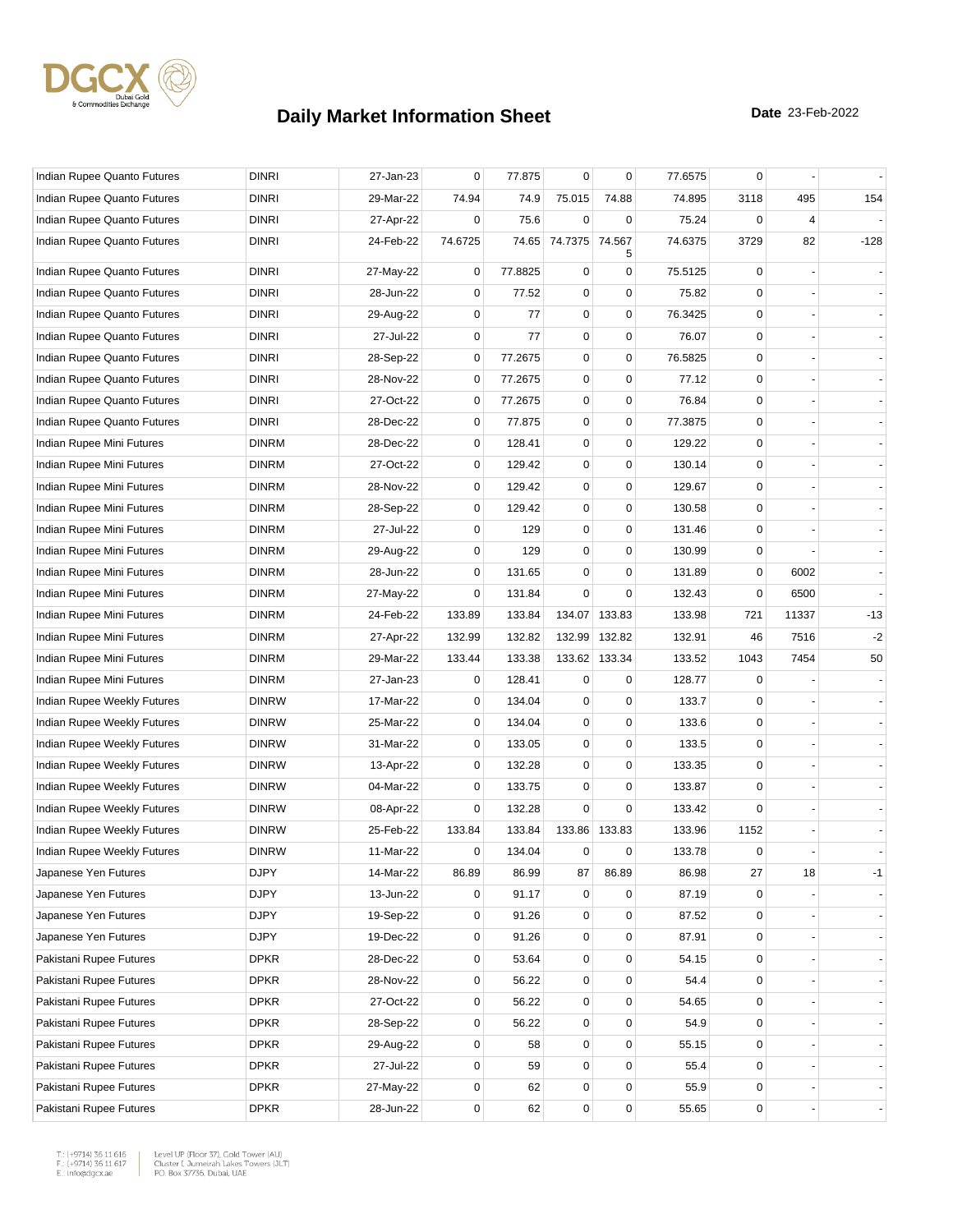

| Pakistani Rupee Futures     | <b>DPKR</b>    | 27-Apr-22 | $\mathbf{0}$ | 62      | $\mathbf 0$ | $\mathbf 0$ | 56.15    | 0              |                |                |
|-----------------------------|----------------|-----------|--------------|---------|-------------|-------------|----------|----------------|----------------|----------------|
| Pakistani Rupee Futures     | <b>DPKR</b>    | 24-Feb-22 | $\Omega$     | 57.04   | $\Omega$    | $\Omega$    | 56.65    | $\Omega$       | 6              |                |
| Pakistani Rupee Futures     | <b>DPKR</b>    | 29-Mar-22 | 56.64        | 56.61   | 56.64       | 56.61       | 56.4     | $\overline{7}$ | $\overline{7}$ | $\overline{7}$ |
| Pakistani Rupee Futures     | <b>DPKR</b>    | 27-Jan-23 | 0            | 53.64   | $\mathbf 0$ | $\mathbf 0$ | 53.9     | $\Omega$       |                |                |
| <b>Chinese Yuan Futures</b> | <b>DUSDCNH</b> | 16-Jan-23 | $\Omega$     | 6.5715  | $\mathbf 0$ | $\mathbf 0$ | 6.4258   | $\Omega$       |                |                |
| <b>Chinese Yuan Futures</b> | <b>DUSDCNH</b> | 13-Feb-23 | $\mathbf 0$  | 6.5715  | $\mathbf 0$ | $\Omega$    | 6.4366   | $\Omega$       |                |                |
| <b>Chinese Yuan Futures</b> | <b>DUSDCNH</b> | 14-Apr-22 | 0            | 6.6492  | $\mathbf 0$ | $\mathbf 0$ | 6.339    | $\Omega$       |                |                |
| <b>Chinese Yuan Futures</b> | <b>DUSDCNH</b> | 14-Mar-22 | $\Omega$     | 6.631   | $\mathbf 0$ | $\mathbf 0$ | 6.3254   | $\Omega$       |                |                |
| <b>Chinese Yuan Futures</b> | <b>DUSDCNH</b> | 16-May-22 | $\Omega$     | 6.5619  | $\Omega$    | $\Omega$    | 6.3394   | $\Omega$       |                |                |
| <b>Chinese Yuan Futures</b> | <b>DUSDCNH</b> | 13-Jun-22 | $\mathbf{0}$ | 6.5     | $\mathbf 0$ | $\mathbf 0$ | 6.3502   | $\Omega$       |                |                |
| <b>Chinese Yuan Futures</b> | <b>DUSDCNH</b> | 18-Jul-22 | $\mathbf{0}$ | 6.6053  | $\mathbf 0$ | $\mathbf 0$ | 6.361    | $\Omega$       |                |                |
| <b>Chinese Yuan Futures</b> | <b>DUSDCNH</b> | 15-Aug-22 | 0            | 6.6053  | $\mathbf 0$ | $\mathbf 0$ | 6.3718   | $\Omega$       |                |                |
| <b>Chinese Yuan Futures</b> | <b>DUSDCNH</b> | 17-Oct-22 | $\mathbf{0}$ | 6.5715  | $\mathbf 0$ | $\mathbf 0$ | 6.3934   | $\Omega$       |                |                |
| <b>Chinese Yuan Futures</b> | <b>DUSDCNH</b> | 19-Sep-22 | 0            | 6.5715  | $\mathbf 0$ | $\mathbf 0$ | 6.3826   | $\Omega$       |                |                |
| <b>Chinese Yuan Futures</b> | <b>DUSDCNH</b> | 14-Nov-22 | $\mathbf{0}$ | 6.5715  | $\mathbf 0$ | $\mathbf 0$ | 6.4042   | $\Omega$       |                |                |
| <b>Chinese Yuan Futures</b> | <b>DUSDCNH</b> | 19-Dec-22 | $\Omega$     | 6.5715  | $\Omega$    | $\Omega$    | 6.415    | $\Omega$       |                |                |
| South African Rand Futures  | <b>DUSDZAR</b> | 14-Mar-22 | 0            | 14.246  | $\mathbf 0$ | $\mathbf 0$ | 15.086   | $\Omega$       |                |                |
| South African Rand Futures  | <b>DUSDZAR</b> | 16-May-22 | 0            | 14.246  | $\mathbf 0$ | $\mathbf 0$ | 15.123   | $\Omega$       |                |                |
| South African Rand Futures  | <b>DUSDZAR</b> | 14-Apr-22 | $\Omega$     | 14.246  | $\Omega$    | $\Omega$    | 15.105   | $\Omega$       |                |                |
| <b>AUD Rolling Futures</b>  | <b>SPFAUD</b>  | 31-Dec-30 | $\mathbf{0}$ | 0.75051 | $\Omega$    | $\mathbf 0$ | 0.723489 | $\Omega$       |                |                |
| <b>EUR Rolling Futures</b>  | <b>SPFEUR</b>  | 31-Dec-30 | 0            | 1.14495 | $\mathbf 0$ | $\mathbf 0$ | 1.130831 | $\mathbf 0$    | 872            |                |
| <b>GBP Rolling Futures</b>  | <b>SPFGBP</b>  | 31-Dec-30 | $\mathbf{0}$ | 1.35625 | $\mathbf 0$ | $\mathbf 0$ | 1.35383  | 0              |                |                |

### **DGCX Equities**

| <b>Contract Name</b>         | <b>Contract Code</b> | <b>Expiry</b> | Opening<br><b>Price</b> | <b>Closing</b><br><b>Price</b> | <b>High</b> | Low      | <b>Settlement</b><br>Price | Volume      | Open<br>Interest | Change<br>in Ol |
|------------------------------|----------------------|---------------|-------------------------|--------------------------------|-------------|----------|----------------------------|-------------|------------------|-----------------|
| Apple Inc Futures            | <b>DAAPL</b>         | 18-Mar-22     | $\Omega$                | 143                            | 0           | $\Omega$ | 165                        | 0           |                  |                 |
| Apple Inc Futures            | <b>DAAPL</b>         | 14-Apr-22     | 0                       | 143                            | $\Omega$    | $\Omega$ | 165                        | $\Omega$    |                  |                 |
| Adani Ports and SEZ Futures  | <b>DADANIPORTS</b>   | 28-Apr-22     | $\Omega$                | 722.6                          | $\mathbf 0$ | $\Omega$ | 714.05                     | 0           |                  |                 |
| Adani Ports and SEZ Futures  | <b>DADANIPORTS</b>   | 24-Feb-22     | 0                       | 774.55                         | $\mathbf 0$ | 0        | 706.7                      | 0           |                  |                 |
| Adani Ports and SEZ Futures  | <b>DADANIPORTS</b>   | 31-Mar-22     | 0                       | 734.3                          | $\mathbf 0$ | 0        | 710.8                      | $\mathbf 0$ |                  |                 |
| <b>Asian Paints Futures</b>  | <b>DASIANPAINT</b>   | 24-Feb-22     | $\Omega$                | 3189.3                         | $\mathbf 0$ | $\Omega$ | 3237.2                     | 0           |                  |                 |
| <b>Asian Paints Futures</b>  | <b>DASIANPAINT</b>   | 28-Apr-22     | 0                       | 3198.1                         | $\Omega$    | $\Omega$ | 3270.9                     | $\Omega$    |                  |                 |
| <b>Asian Paints Futures</b>  | <b>DASIANPAINT</b>   | 31-Mar-22     | 0                       | 3412.45                        | $\Omega$    | $\Omega$ | 3255.9                     | 0           |                  |                 |
| Axis Bank Ltd Futures        | <b>DAXSB</b>         | 31-Mar-22     | 781.9                   | 782.3                          | 782.3       | 781.9    | 781.7                      | 2           | 4                | 2               |
| Axis Bank Ltd Futures        | <b>DAXSB</b>         | 28-Apr-22     | 0                       | 764.45                         | $\Omega$    | $\Omega$ | 785.3                      | 0           |                  |                 |
| <b>Axis Bank Ltd Futures</b> | <b>DAXSB</b>         | 24-Feb-22     | 778.75                  | 778.75                         | 778.75      | 778.75   | 777.2                      |             |                  | $-1$            |
| Bajaj Auto Futures           | <b>DBAJAJAUTO</b>    | 24-Feb-22     | $\Omega$                | 3458.35                        | $\mathbf 0$ | $\Omega$ | 3580.3                     | 0           |                  |                 |
| Bajaj Auto Futures           | <b>DBAJAJAUTO</b>    | 28-Apr-22     | $\Omega$                | 3525.3                         | $\Omega$    | $\Omega$ | 3617.55                    | $\Omega$    |                  |                 |
| Bajaj Auto Futures           | <b>DBAJAJAUTO</b>    | 31-Mar-22     | $\overline{0}$          | 3245.25                        | $\mathbf 0$ | $\Omega$ | 3600.95                    | 0           |                  |                 |
| Bajaj Finserv Ltd Futures    | <b>DBAJAJFINSV</b>   | 31-Mar-22     | $\overline{0}$          | 16391.95                       | $\mathbf 0$ | $\Omega$ | 16226.7                    | $\mathbf 0$ |                  |                 |
| Bajaj Finserv Ltd Futures    | <b>DBAJAJFINSV</b>   | 28-Apr-22     | 0                       | 15780.6                        | $\mathbf 0$ | $\Omega$ | 16301.55                   | $\Omega$    |                  |                 |
| Bajaj Finserv Ltd Futures    | <b>DBAJAJFINSV</b>   | 24-Feb-22     | $\overline{0}$          | 17670.65                       | $\Omega$    | $\Omega$ | 16133.6                    | $\Omega$    |                  |                 |
| <b>Bajaj Finance Futures</b> | <b>DBAJFINANCE</b>   | 24-Feb-22     | 7093                    | 7020.3                         | 7093        | 7020.3   | 7044.55                    | 13          |                  | -6              |
| Bajaj Finance Futures        | <b>DBAJFINANCE</b>   | 28-Apr-22     | 0                       | 7076.6                         | $\mathbf 0$ | 0        | 7117.9                     | $\mathbf 0$ |                  |                 |

T.: (+9714) 36 11 616<br>F.: (+9714) 36 11 617<br>E.: info@dgcx.ae

 $\begin{array}{c} \hline \end{array}$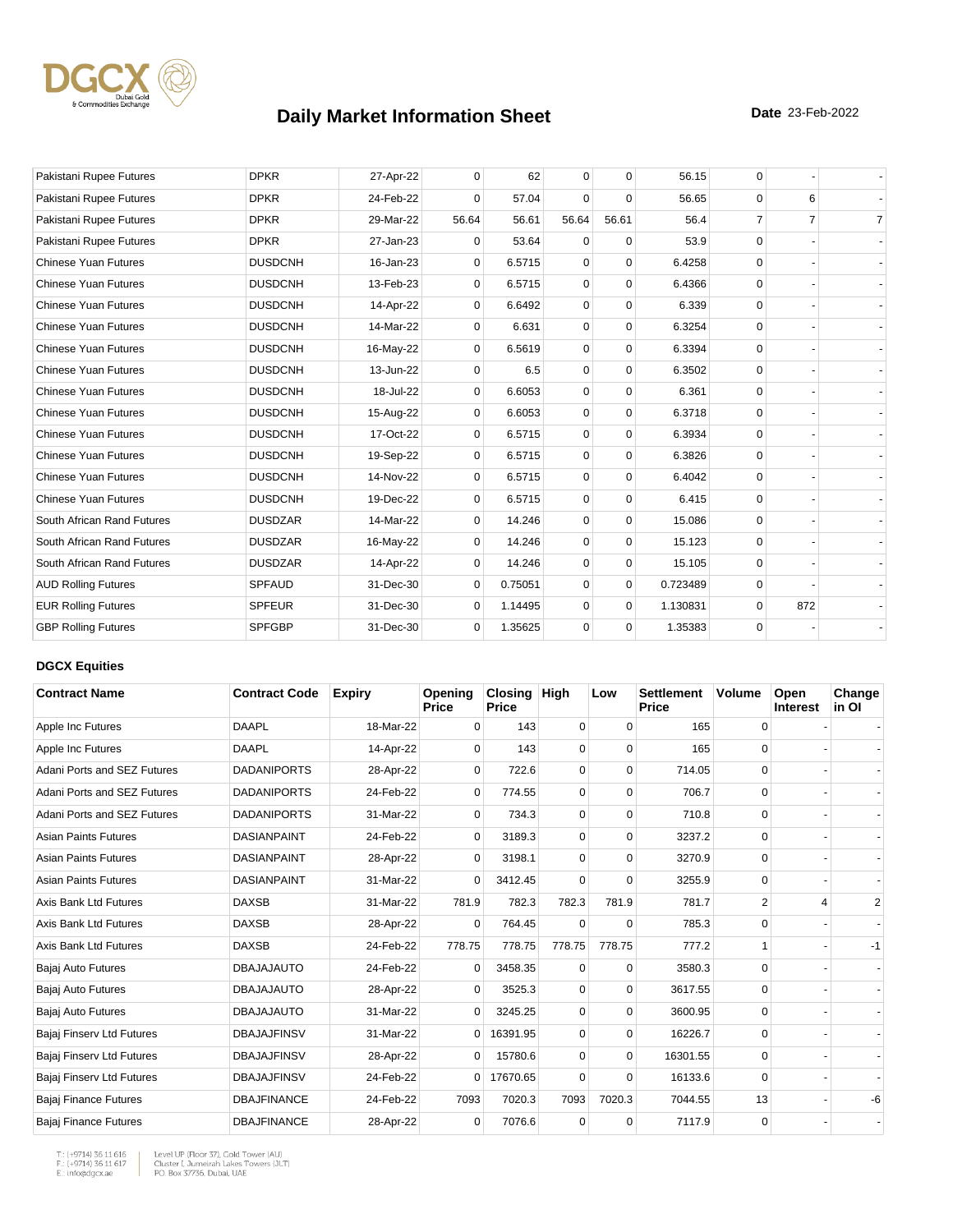

| Bajaj Finance Futures            | <b>DBAJFINANCE</b> | 31-Mar-22 | 7100        | 7100    | 7110            | 7100           | 7085.2  | 24          | 6  | 6              |
|----------------------------------|--------------------|-----------|-------------|---------|-----------------|----------------|---------|-------------|----|----------------|
| <b>Bharti Airtel Futures</b>     | DBHARTIARTL        | 31-Mar-22 | 706.15      | 706     | 706.55          | 705.6          | 708.45  | 48          |    |                |
| <b>Bharti Airtel Futures</b>     | DBHARTIARTL        | 28-Apr-22 | 0           | 723.35  | 0               | 0              | 711.75  | 0           |    |                |
| <b>Bharti Airtel Futures</b>     | <b>DBHARTIARTL</b> | 24-Feb-22 | 703.5       | 703.1   | 703.6           | 703.1          | 704.4   | 48          |    |                |
| <b>BPCL Futures</b>              | <b>DBPCL</b>       | 24-Feb-22 | 0           | 409.4   | $\mathbf 0$     | $\mathbf 0$    | 357.1   | $\mathbf 0$ |    |                |
| <b>BPCL Futures</b>              | <b>DBPCL</b>       | 28-Apr-22 | 0           | 388.8   | 0               | $\mathbf 0$    | 360.8   | 0           |    |                |
| <b>BPCL Futures</b>              | <b>DBPCL</b>       | 31-Mar-22 | 0           | 383.2   | 0               | $\mathbf 0$    | 359.15  | 0           |    |                |
| Britannia Industries Ltd Futures | DBRITANNIA         | 31-Mar-22 | 0           | 3623.5  | 0               | $\mathbf 0$    | 3531.4  | 0           |    |                |
| Britannia Industries Ltd Futures | DBRITANNIA         | 28-Apr-22 | 0           | 3596.65 | 0               | $\mathbf 0$    | 3547.7  | $\mathbf 0$ |    |                |
| Britannia Industries Ltd Futures | <b>DBRITANNIA</b>  | 24-Feb-22 | 0           | 3677.85 | 0               | $\mathbf 0$    | 3511.15 | 0           |    |                |
| Cipla Futures                    | <b>DCIPLA</b>      | 24-Feb-22 | 0           | 906.9   | 0               | $\mathbf 0$    | 914.9   | 0           |    |                |
| Cipla Futures                    | <b>DCIPLA</b>      | 28-Apr-22 | 0           | 920.35  | 0               | $\mathbf 0$    | 924.4   | $\mathbf 0$ |    |                |
| Cipla Futures                    | <b>DCIPLA</b>      | 31-Mar-22 | 0           | 965.95  | 0               | 0              | 920.2   | 0           |    |                |
| Coal India Futures               | <b>DCOALINDIA</b>  | 31-Mar-22 | 0           | 148.25  | 0               | $\mathbf 0$    | 159.4   | 0           |    |                |
| Coal India Futures               | <b>DCOALINDIA</b>  | 28-Apr-22 | 0           | 163.8   | 0               | $\pmb{0}$      | 160.15  | $\mathbf 0$ |    |                |
| Coal India Futures               | <b>DCOALINDIA</b>  | 24-Feb-22 | 0           | 161.5   | 0               | 0              | 158.5   | 0           |    |                |
| Divis Laboratories Ltd Futures   | <b>DDIVISLAB</b>   | 24-Feb-22 | 0           | 4753.2  | 0               | $\mathbf 0$    | 4181.6  | 0           |    |                |
| Divis Laboratories Ltd Futures   | <b>DDIVISLAB</b>   | 28-Apr-22 | 0           | 4114.8  | 0               | $\mathbf 0$    | 4225.15 | 0           |    |                |
| Divis Laboratories Ltd Futures   | <b>DDIVISLAB</b>   | 31-Mar-22 | 0           | 4692.15 | 0               | $\mathbf 0$    | 4205.75 | 0           |    |                |
| Dr Reddys Labs Futures           | <b>DDRREDDY</b>    | 31-Mar-22 | 0           | 4972.75 | 0               | $\mathbf 0$    | 4225.2  | 0           |    |                |
| Dr Reddys Labs Futures           | <b>DDRREDDY</b>    | 28-Apr-22 | 0           | 4474.25 | 0               | $\mathbf 0$    | 4244.7  | $\mathbf 0$ |    |                |
| Dr Reddys Labs Futures           | <b>DDRREDDY</b>    | 24-Feb-22 | 0           | 4667.2  | 0               | $\mathbf 0$    | 4200.95 | $\mathbf 0$ |    |                |
| <b>Eicher Motors Futures</b>     | <b>DEICHERMOT</b>  | 24-Feb-22 | 0           | 2575.1  | 0               | $\mathbf 0$    | 2706.65 | 0           |    |                |
| <b>Eicher Motors Futures</b>     | <b>DEICHERMOT</b>  | 28-Apr-22 | 0           | 2735.6  | 0               | $\mathbf 0$    | 2734.85 | 0           |    |                |
| <b>Eicher Motors Futures</b>     | <b>DEICHERMOT</b>  | 31-Mar-22 | 0           | 2592.5  | 0               | $\mathbf 0$    | 2722.25 | 0           |    |                |
| <b>Facebook Inc Futures</b>      | <b>DFB</b>         | 18-Mar-22 | 0           | 328.22  | 0               | $\mathbf 0$    | 202.3   | 0           |    |                |
| <b>Facebook Inc Futures</b>      | <b>DFB</b>         | 14-Apr-22 | 0           | 328.22  | 0               | $\mathbf 0$    | 202.3   | 0           |    |                |
| <b>GAIL India Futures</b>        | <b>DGAIL</b>       | 31-Mar-22 | 0           | 129.45  | 0               | $\mathbf 0$    | 139.05  | 0           |    |                |
| <b>GAIL India Futures</b>        | <b>DGAIL</b>       | 28-Apr-22 | 0           | 146.1   | 0               | $\mathbf 0$    | 139.7   | 0           |    |                |
| <b>GAIL India Futures</b>        | <b>DGAIL</b>       | 24-Feb-22 | 0           | 142.3   | 0               | 0              | 138.25  | 0           |    |                |
| Alphabet Inc Futures             | <b>DGOOGL</b>      | 18-Mar-22 | 0           | 2810.8  | 0               | $\mathbf 0$    | 2604.2  | 0           |    |                |
| Alphabet Inc Futures             | <b>DGOOGL</b>      | 14-Apr-22 | $\mathbf 0$ | 2810.8  | $\mathbf 0$     | $\mathbf 0$    | 2604.2  | $\mathbf 0$ |    |                |
| Grasim Industries Ltd Futures    | <b>DGRASIM</b>     | 28-Apr-22 | 0           | 1749.15 | 0               | 0              | 1687.2  | 0           |    |                |
| Grasim Industries Ltd Futures    | <b>DGRASIM</b>     | 31-Mar-22 | $\mathbf 0$ | 1615.8  | 0               | $\mathbf 0$    | 1679.45 | 0           |    |                |
| Grasim Industries Ltd Futures    | <b>DGRASIM</b>     | 24-Feb-22 | 0           | 1773.25 | 0               | $\pmb{0}$      | 1669.8  | 0           |    |                |
| <b>HCL Tech Futures</b>          | DHCLTECH           | 24-Feb-22 | 0           | 1136.3  | 0               | 0              | 1153    | 0           |    |                |
| <b>HCL Tech Futures</b>          | <b>DHCLTECH</b>    | 31-Mar-22 | 0           | 1335.35 | 0               | $\mathbf 0$    | 1159.65 | 0           |    |                |
| <b>HCL Tech Futures</b>          | DHCLTECH           | 28-Apr-22 | 0           | 1141.9  | 0               | 0              | 1165    | 0           |    |                |
| <b>HDFC Futures</b>              | <b>DHDFC</b>       | 28-Apr-22 | 0           | 2571.65 | 0               | 0              | 2462.4  | 0           |    |                |
| <b>HDFC Futures</b>              | <b>DHDFC</b>       | 24-Feb-22 | 2460.8      | 2461.8  | 2463.5          | 2460.8         | 2437.05 | 14          | 6  |                |
| <b>HDFC Futures</b>              | <b>DHDFC</b>       | 31-Mar-22 | 2471.1      | 2475.8  | 2475.8          | 2450.5         | 2451.1  | 9           | 3  | 3              |
| <b>HDFC Bank Ltd Futures</b>     | <b>DHDFCB</b>      | 24-Feb-22 | 1512.95     | 1513.4  |                 | 1517.6 1512.95 | 1500.9  | 5           | 1  | -5             |
| <b>HDFC Bank Ltd Futures</b>     | <b>DHDFCB</b>      | 28-Apr-22 | 0           | 1512.2  | 0               | 0              | 1516.5  | 0           |    |                |
| <b>HDFC Bank Ltd Futures</b>     | <b>DHDFCB</b>      | 31-Mar-22 | 1516.3      |         | 1516.85 1521.55 | 1516.3         | 1509.55 | 4           | 10 | $\overline{4}$ |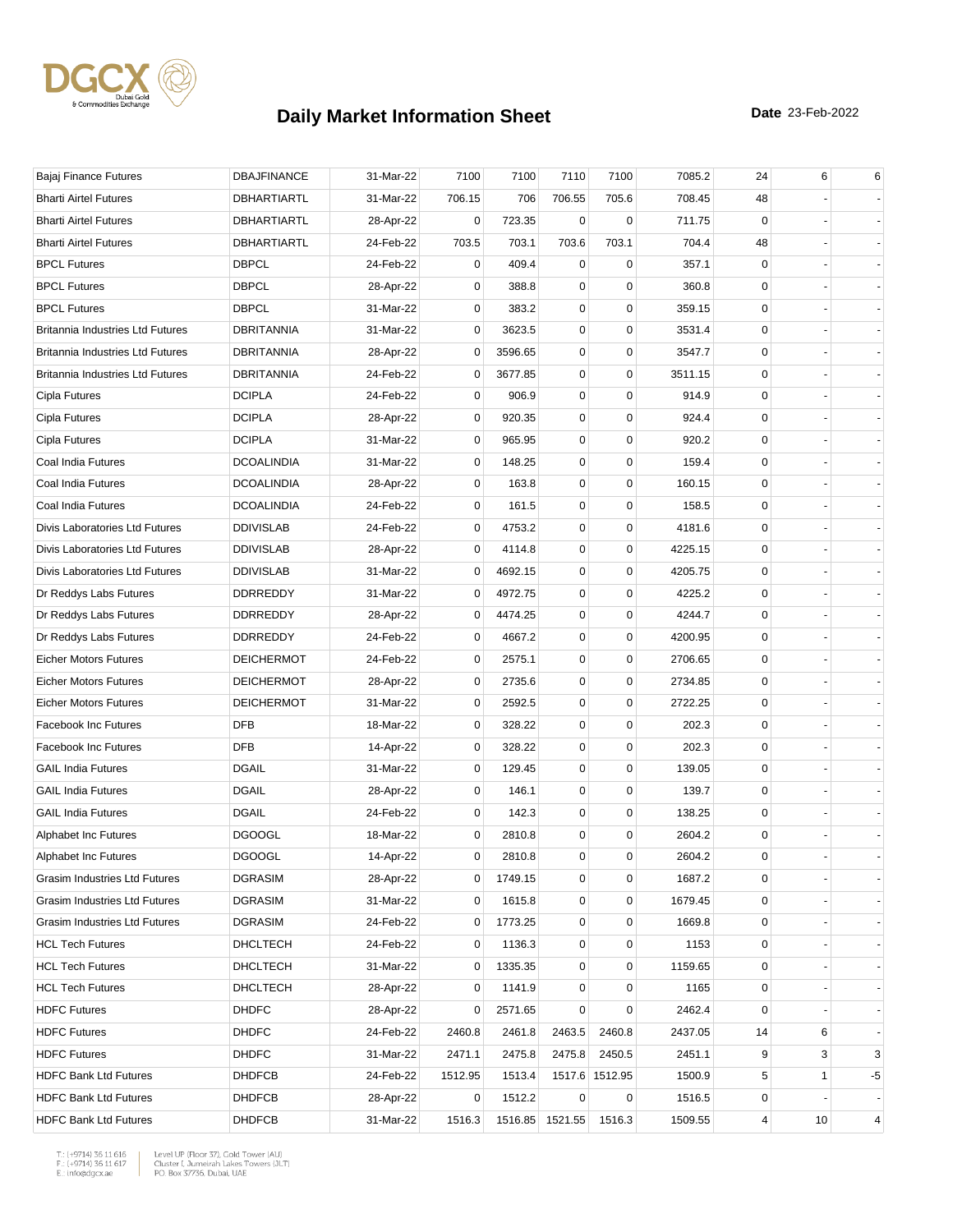

| Hero MotoCorp Futures                | <b>DHEROMOTOCO</b> | 28-Apr-22 | 0       | 2827.1     | 0                       | $\mathbf 0$    | 2698.45  | 0            |                |                |
|--------------------------------------|--------------------|-----------|---------|------------|-------------------------|----------------|----------|--------------|----------------|----------------|
| Hero MotoCorp Futures                | <b>DHEROMOTOCO</b> | 31-Mar-22 | 0       | 2465.7     | $\mathbf 0$             | 0              | 2686.05  | 0            |                |                |
| Hero MotoCorp Futures                | <b>DHEROMOTOCO</b> | 24-Feb-22 | 0       | 2660.55    | $\mathbf 0$             | $\mathbf 0$    | 2670.65  | $\mathbf 0$  |                |                |
| Hindalco Ind Futures                 | <b>DHINDALCO</b>   | 24-Feb-22 | 518.6   | 518.5      | 518.6                   | 518.5          | 518.7    | 48           |                |                |
| <b>Hindalco Ind Futures</b>          | <b>DHINDALCO</b>   | 31-Mar-22 | 520.55  | 520.75     | 521                     | 520.45         | 521.7    | 48           |                |                |
| <b>Hindalco Ind Futures</b>          | <b>DHINDALCO</b>   | 28-Apr-22 | 0       | 493.6      | 0                       | 0              | 524.1    | 0            |                |                |
| <b>Hindustan Unilever Futures</b>    | DHINDUNILVR        | 28-Apr-22 | 0       | 2365       | $\Omega$                | $\mathbf 0$    | 2283.95  | 0            |                |                |
| <b>Hindustan Unilever Futures</b>    | DHINDUNILVR        | 31-Mar-22 | 2281.3  | 2270.05    | 2281.3                  | 2268.7         | 2273.45  | 21           | 10             | $\overline{7}$ |
| <b>Hindustan Unilever Futures</b>    | DHINDUNILVR        | 24-Feb-22 | 2263.1  | 2263.1     | 2263.1                  | 2263.1         | 2260.4   | 3            |                | $-3$           |
| <b>ICICI Bank Ltd Futures</b>        | <b>DICICIBC</b>    | 24-Feb-22 | 0       | 750.9      | 0                       | 0              | 744.6    | 0            | 2              |                |
| <b>ICICI Bank Ltd Futures</b>        | <b>DICICIBC</b>    | 31-Mar-22 | 0       | 747.15     | 0                       | $\mathbf 0$    | 748.9    | 0            | 3              |                |
| <b>ICICI Bank Ltd Futures</b>        | <b>DICICIBC</b>    | 28-Apr-22 | 0       | 814.65     | 0                       | $\mathbf 0$    | 752.35   | $\mathbf 0$  |                |                |
| IndusInd Bank Futures                | <b>DINDUSINDBK</b> | 28-Apr-22 | 0       | 898.55     | 0                       | $\mathbf 0$    | 960.6    | 0            |                |                |
| IndusInd Bank Futures                | <b>DINDUSINDBK</b> | 31-Mar-22 | 0       | 897.7      | 0                       | $\mathbf 0$    | 956.2    | 0            |                |                |
| IndusInd Bank Futures                | <b>DINDUSINDBK</b> | 24-Feb-22 | 0       | 985        | 0                       | $\mathbf 0$    | 950.7    | 0            |                |                |
| Infosys Ltd Futures                  | <b>DINFO</b>       | 24-Feb-22 | 0       | 1729       | 0                       | 0              | 1742.85  | 0            |                |                |
| Infosys Ltd Futures                  | <b>DINFO</b>       | 31-Mar-22 | 0       | 1733.95    | 0                       | $\mathbf 0$    | 1752.9   | 0            | 2              |                |
| Infosys Ltd Futures                  | <b>DINFO</b>       | 28-Apr-22 | 0       | 1750.1     | 0                       | $\pmb{0}$      | 1761     | 0            |                |                |
| <b>IOC Futures</b>                   | <b>DIOC</b>        | 28-Apr-22 | 0       | 123.4      | 0                       | 0              | 118.35   | 0            |                |                |
| <b>IOC Futures</b>                   | <b>DIOC</b>        | 31-Mar-22 | 0       | 112.05     | $\mathbf 0$             | $\mathbf 0$    | 117.85   | 0            |                |                |
| <b>IOC Futures</b>                   | <b>DIOC</b>        | 24-Feb-22 | 0       | 129.55     | $\mathbf 0$             | $\mathbf 0$    | 117.15   | 0            |                |                |
| <b>ITC Futures</b>                   | <b>DITC</b>        | 24-Feb-22 | 216.75  | 216.75     | 216.75                  | 216.75         | 215.95   | $\mathbf{1}$ |                | -1             |
| <b>ITC Futures</b>                   | <b>DITC</b>        | 31-Mar-22 | 217.65  | 218.65     | 218.65                  | 217.65         | 217.2    | 21           | 41             | 11             |
| <b>ITC Futures</b>                   | <b>DITC</b>        | 28-Apr-22 | 0       | 217.8      | 0                       | 0              | 218.2    | 0            |                |                |
| JP Morgan Chase Futures              | <b>DJPM</b>        | 18-Mar-22 | 0       | 162.79     | $\mathbf 0$             | 0              | 152.8    | $\mathbf 0$  |                |                |
| JP Morgan Chase Futures              | <b>DJPM</b>        | 14-Apr-22 | 0       | 162.79     | 0                       | $\mathbf 0$    | 152.8    | $\mathbf 0$  |                |                |
| <b>JSW Steel Limited Futures</b>     | <b>DJSWSTEEL</b>   | 28-Apr-22 | 0       | 641.35     | 0                       | $\mathbf 0$    | 621.1    | 0            |                |                |
| <b>JSW Steel Limited Futures</b>     | <b>DJSWSTEEL</b>   | 31-Mar-22 | 0       | 654.7      | 0                       | $\mathbf 0$    | 618.25   | 0            |                |                |
| <b>JSW Steel Limited Futures</b>     | <b>DJSWSTEEL</b>   | 24-Feb-22 | 0       | 693.5      | $\mathbf 0$             | $\mathbf 0$    | 614.7    | 0            |                |                |
| Kotak Mahindra Bank Futures          | <b>DKOTAKBANK</b>  | 24-Feb-22 | 1896.6  | 1892       | 1896.6                  | 1892           | 1886.1   | 4            |                |                |
| Kotak Mahindra Bank Futures          | <b>DKOTAKBANK</b>  | 31-Mar-22 | 1903.35 | 1886.7     | 1912.1                  | 1886.7         | 1897     | 4            |                | $-2$           |
| Kotak Mahindra Bank Futures          | <b>DKOTAKBANK</b>  | 28-Apr-22 | 0       | 1884.7     | $\mathbf 0$             | 0              | 1905.75  | $\mathbf 0$  |                |                |
| Larsen Toubro Ltd Futures            | DLT                | 28-Apr-22 | 0       | 1956.5     | 0                       | $\pmb{0}$      | 1839.25  | 0            |                |                |
| Larsen Toubro Ltd Futures            | DLT                | 31-Mar-22 | 1844.7  |            | 1838.15 1847.15 1838.15 |                | 1830.8   | 8            | 10             | $\overline{7}$ |
| Larsen Toubro Ltd Futures            | DLT                | 24-Feb-22 | 1839.2  | 1830.4     | 1839.2                  | 1830.3         | 1820.3   | 6            | $\overline{c}$ | -6             |
| Mahindra N Mahindra Futures          | <b>DMNM</b>        | 24-Feb-22 | 0       | 906.65     | 0                       | 0              | 850.3    | 0            |                |                |
| Mahindra N Mahindra Futures          | <b>DMNM</b>        | 31-Mar-22 | 0       | 840.75     | 0                       | $\mathbf 0$    | 855.2    | 0            |                |                |
| Mahindra N Mahindra Futures          | <b>DMNM</b>        | 28-Apr-22 | 0       | 868.35     | 0                       | $\pmb{0}$      | 859.15   | 0            |                |                |
| <b>Microsoft Corporation Futures</b> | <b>DMSFT</b>       | 18-Mar-22 | 0       | 300.83     | 0                       | 0              | 287.35   | 0            |                |                |
| <b>Microsoft Corporation Futures</b> | <b>DMSFT</b>       | 14-Apr-22 | 0       | 300.83     | 0                       | $\mathbf 0$    | 287.35   | 0            |                |                |
| Maruti Suzuki Ltd Futures            | <b>DMSIL</b>       | 28-Apr-22 | 0       | 8742       | 0                       | $\mathbf 0$    | 8789.4   | 0            |                |                |
| Maruti Suzuki Ltd Futures            | <b>DMSIL</b>       | 31-Mar-22 | 8734    | 8723.45    |                         | 8755.9 8723.45 | 8749.05  | 5            | 5              | 5              |
| Maruti Suzuki Ltd Futures            | <b>DMSIL</b>       | 24-Feb-22 | 8700    | 8712.95    | 8746.5                  | 8700           | 8698.85  | 4            |                | -4             |
| Nestle India Limited Futures         | <b>DNESTLEIND</b>  | 24-Feb-22 |         | 0 19374.15 | $\mathbf 0$             | $\pmb{0}$      | 17926.65 | 0            |                |                |

 $\begin{tabular}{|l|l|l|l|} \hline $\mathsf{T}$: $(+9714)$ 36 11 616 & \textit{Level UP (Flow 37)},\textit{Gold Tower (AU)}$ \\ \hline \multicolumn{3}{|l|}{\mathsf{F}}:\\ $(+9714)$ 36 11 617 & \textit{Cluster I, Jumerirah Lakes Tower (JUT)}$ \\ \multicolumn{3}{|l|}{\mathsf{E}}:\\ $\text{infogdgcxae}$ & \multicolumn{3}{|l|}{\mathsf{PO}}. \textit{Box 37736, Dubai, UAE} \hline \end{tabular}$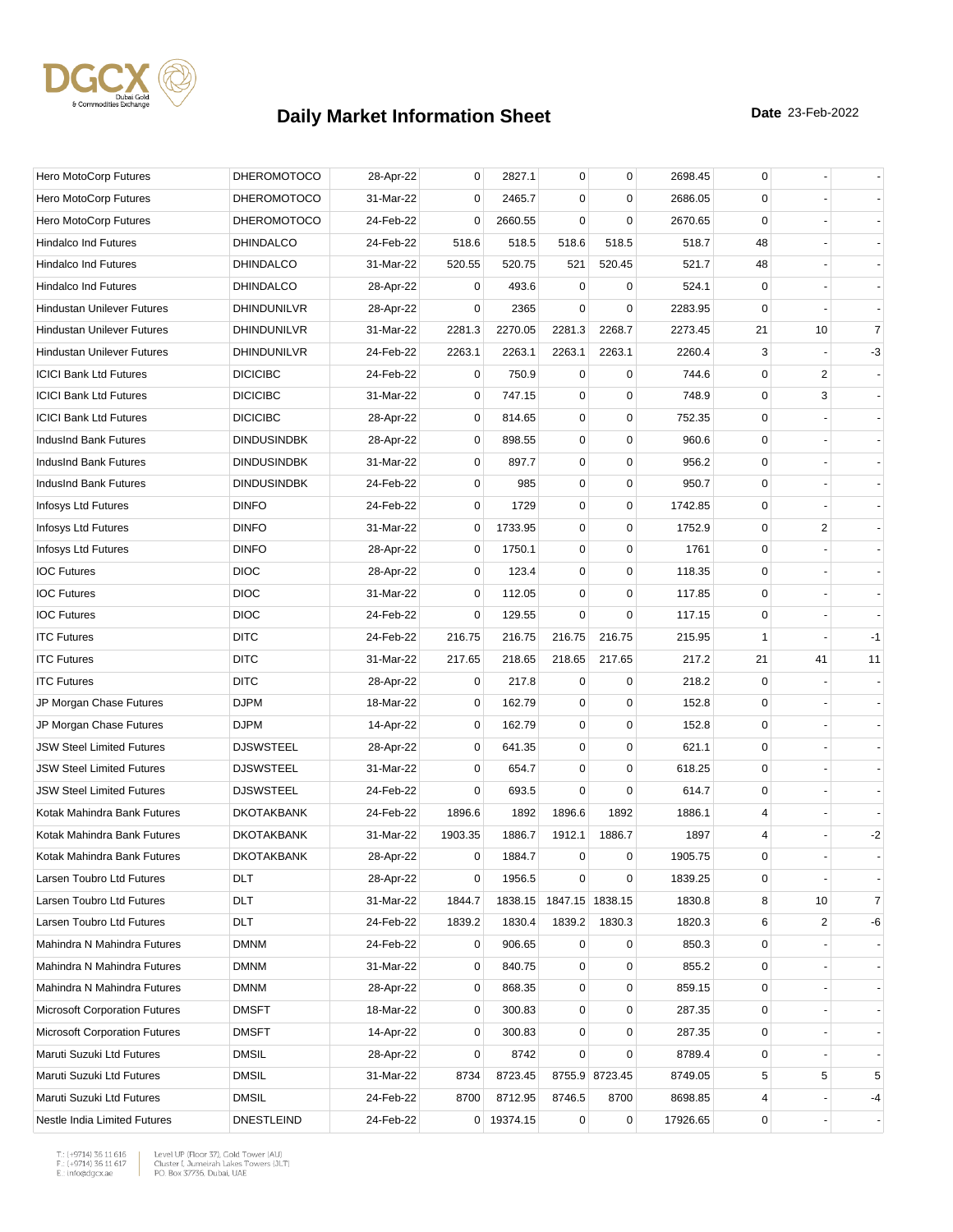

| Nestle India Limited Futures                     | <b>DNESTLEIND</b>  | 31-Mar-22 | 0              | 19675.9  | 0           | 0               | 18030.1  | 0           |    |                          |
|--------------------------------------------------|--------------------|-----------|----------------|----------|-------------|-----------------|----------|-------------|----|--------------------------|
| Nestle India Limited Futures                     | <b>DNESTLEIND</b>  | 28-Apr-22 | 0              | 19095.25 | $\mathbf 0$ | $\mathbf 0$     | 18113.25 | 0           |    |                          |
| <b>NTPC Futures</b>                              | <b>DNTPC</b>       | 28-Apr-22 | 0              | 137.5    | 0           | $\mathbf 0$     | 131.55   | 0           |    |                          |
| <b>NTPC Futures</b>                              | <b>DNTPC</b>       | 31-Mar-22 | 0              | 128.6    | 0           | $\mathbf 0$     | 130.95   | $\mathbf 0$ |    |                          |
| <b>NTPC Futures</b>                              | <b>DNTPC</b>       | 24-Feb-22 | 0              | 137.35   | $\mathbf 0$ | $\mathbf 0$     | 130.2    | $\mathbf 0$ |    |                          |
| <b>ONGC Futures</b>                              | <b>DONGC</b>       | 24-Feb-22 | 0              | 155.75   | 0           | $\mathbf 0$     | 160.75   | 0           |    |                          |
| <b>ONGC Futures</b>                              | <b>DONGC</b>       | 31-Mar-22 | 0              | 142.45   | 0           | $\mathbf 0$     | 161.7    | 0           |    |                          |
| <b>ONGC Futures</b>                              | <b>DONGC</b>       | 28-Apr-22 | 0              | 167.8    | 0           | 0               | 162.4    | 0           |    |                          |
| <b>Power Grid Futures</b>                        | <b>DPOWERGRID</b>  | 28-Apr-22 | 0              | 222.45   | 0           | $\mathbf 0$     | 200.1    | $\mathbf 0$ |    |                          |
| <b>Power Grid Futures</b>                        | <b>DPOWERGRID</b>  | 31-Mar-22 | 0              | 208.2    | 0           | $\mathbf 0$     | 199.2    | $\mathbf 0$ |    |                          |
| <b>Power Grid Futures</b>                        | <b>DPOWERGRID</b>  | 24-Feb-22 | 0              | 206.35   | $\Omega$    | 0               | 198.05   | 0           |    |                          |
| <b>Reliance Industries Ltd Futures</b>           | DRIL               | 24-Feb-22 | 2398.75        | 2383.45  |             | 2398.75 2383.45 | 2374.05  | 2           | 2  |                          |
| <b>Reliance Industries Ltd Futures</b>           | <b>DRIL</b>        | 31-Mar-22 | 2409.45        | 2394.85  |             | 2409.45 2394.85 | 2387.75  | 2           | 6  | 2                        |
| <b>Reliance Industries Ltd Futures</b>           | <b>DRIL</b>        | 28-Apr-22 | 0              | 2411.7   | $\mathbf 0$ | 0               | 2398.75  | 0           |    |                          |
| SBI Life Insurance Company Ltd<br><b>Futures</b> | <b>DSBILIFE</b>    | 28-Apr-22 | 0              | 1247.95  | $\mathbf 0$ | $\mathbf 0$     | 1113.2   | $\mathbf 0$ |    |                          |
| SBI Life Insurance Company Ltd<br><b>Futures</b> | <b>DSBILIFE</b>    | 31-Mar-22 | 0              | 1211.8   | $\mathbf 0$ | $\mathbf 0$     | 1108.1   | $\mathbf 0$ |    |                          |
| SBI Life Insurance Company Ltd<br><b>Futures</b> | <b>DSBILIFE</b>    | 24-Feb-22 | 0              | 1181.25  | $\mathbf 0$ | $\mathbf 0$     | 1101.75  | $\mathbf 0$ |    |                          |
| State Bank of India Futures                      | <b>DSBIN</b>       | 24-Feb-22 | 0              | 499.35   | 0           | $\mathbf 0$     | 498.7    | 0           |    |                          |
| State Bank of India Futures                      | <b>DSBIN</b>       | 31-Mar-22 | 504.05         | 502.4    | 504.05      | 502.4           | 501.6    | 4           | 4  | $\overline{4}$           |
| State Bank of India Futures                      | <b>DSBIN</b>       | 28-Apr-22 | 0              | 523      | $\mathbf 0$ | $\mathbf 0$     | 503.9    | 0           |    |                          |
| Sun Pharma Futures                               | <b>DSUNPHARMA</b>  | 28-Apr-22 | 0              | 821.1    | $\mathbf 0$ | $\mathbf 0$     | 849      | 0           |    |                          |
| Sun Pharma Futures                               | <b>DSUNPHARMA</b>  | 31-Mar-22 | 846.8          | 845.95   | 846.8       | 845.8           | 845.1    | 48          |    |                          |
| Sun Pharma Futures                               | <b>DSUNPHARMA</b>  | 24-Feb-22 | 844            | 843.75   | 844         | 843.75          | 840.25   | 48          |    |                          |
| <b>Tata Steel Futures</b>                        | <b>DTATASTEEL</b>  | 24-Feb-22 | 1146.7         | 1141.8   | 1146.7      | 1141.8          | 1139     | 4           |    | $-4$                     |
| <b>Tata Steel Futures</b>                        | <b>DTATASTEEL</b>  | 31-Mar-22 | 1152.1         | 1147.8   | 1152.1      | 1147.8          | 1145.55  | 4           | 5  | 4                        |
| <b>Tata Steel Futures</b>                        | <b>DTATASTEEL</b>  | 28-Apr-22 | 0              | 1127.1   | 0           | 0               | 1150.85  | 0           |    |                          |
| <b>TCS Ltd Futures</b>                           | <b>DTCS</b>        | 28-Apr-22 | 0              | 3831     | $\Omega$    | $\mathbf 0$     | 3600.9   | $\mathbf 0$ |    |                          |
| <b>TCS Ltd Futures</b>                           | <b>DTCS</b>        | 31-Mar-22 | 3607.05        | 3615.6   |             | 3615.6 3587.75  | 3584.35  | 10          | 8  | 5                        |
| <b>TCS Ltd Futures</b>                           | <b>DTCS</b>        | 24-Feb-22 | 3588           | 3574.15  |             | 3588 3574.15    | 3563.8   | 3           |    | $-3$                     |
| <b>Tech Mahindra Futures</b>                     | <b>DTECHM</b>      | 24-Feb-22 | 0              | 1561.25  | 0           | 0               | 1413.3   | 0           |    |                          |
| Tech Mahindra Futures                            | <b>DTECHM</b>      | 31-Mar-22 | 0              | 1824.95  | 0           | 0               | 1421.45  | $\Omega$    |    |                          |
| <b>Tech Mahindra Futures</b>                     | <b>DTECHM</b>      | 28-Apr-22 | 0              | 1524.9   | 0           | $\mathbf 0$     | 1428     | 0           |    |                          |
| <b>Titan Company Limited Futures</b>             | DTITAN             | 28-Apr-22 | 0              | 2415.05  | 0           | $\pmb{0}$       | 2521.7   | 0           |    |                          |
| <b>Titan Company Limited Futures</b>             | <b>DTITAN</b>      | 31-Mar-22 | 0              | 2471.15  | 0           | 0               | 2510.1   | 0           |    |                          |
| <b>Titan Company Limited Futures</b>             | <b>DTITAN</b>      | 24-Feb-22 | 0              | 2411.65  | 0           | $\mathbf 0$     | 2495.7   | $\mathbf 0$ |    |                          |
| <b>Tata Motors Ltd Futures</b>                   | DTTMT              | 24-Feb-22 | 478.4          | 478.7    | 478.7       | 478.4           | 477      | 48          |    |                          |
| <b>Tata Motors Ltd Futures</b>                   | <b>DTTMT</b>       | 31-Mar-22 | 481.35         | 479.85   | 481.35      | 479.4           | 479.75   | 54          | 11 | 6                        |
| <b>Tata Motors Ltd Futures</b>                   | DTTMT              | 28-Apr-22 | 0              | 498.5    | 0           | 0               | 481.95   | 0           |    | $\overline{\phantom{a}}$ |
| <b>Ultratech Cement Futures</b>                  | <b>DULTRACEMCO</b> | 28-Apr-22 | 0              | 7213.4   | $\mathbf 0$ | $\mathbf 0$     | 6850.8   | 0           |    |                          |
| <b>Ultratech Cement Futures</b>                  | <b>DULTRACEMCO</b> | 31-Mar-22 | 0              | 7499.85  | 0           | $\mathbf 0$     | 6819.3   | 0           |    |                          |
| <b>Ultratech Cement Futures</b>                  | <b>DULTRACEMCO</b> | 24-Feb-22 | $\overline{0}$ | 7691.4   | 0           | $\pmb{0}$       | 6780.2   | 0           |    |                          |
| <b>UPL Futures</b>                               | <b>DUPL</b>        | 24-Feb-22 | $\overline{0}$ | 732.55   | 0           | $\pmb{0}$       | 688      | 0           |    |                          |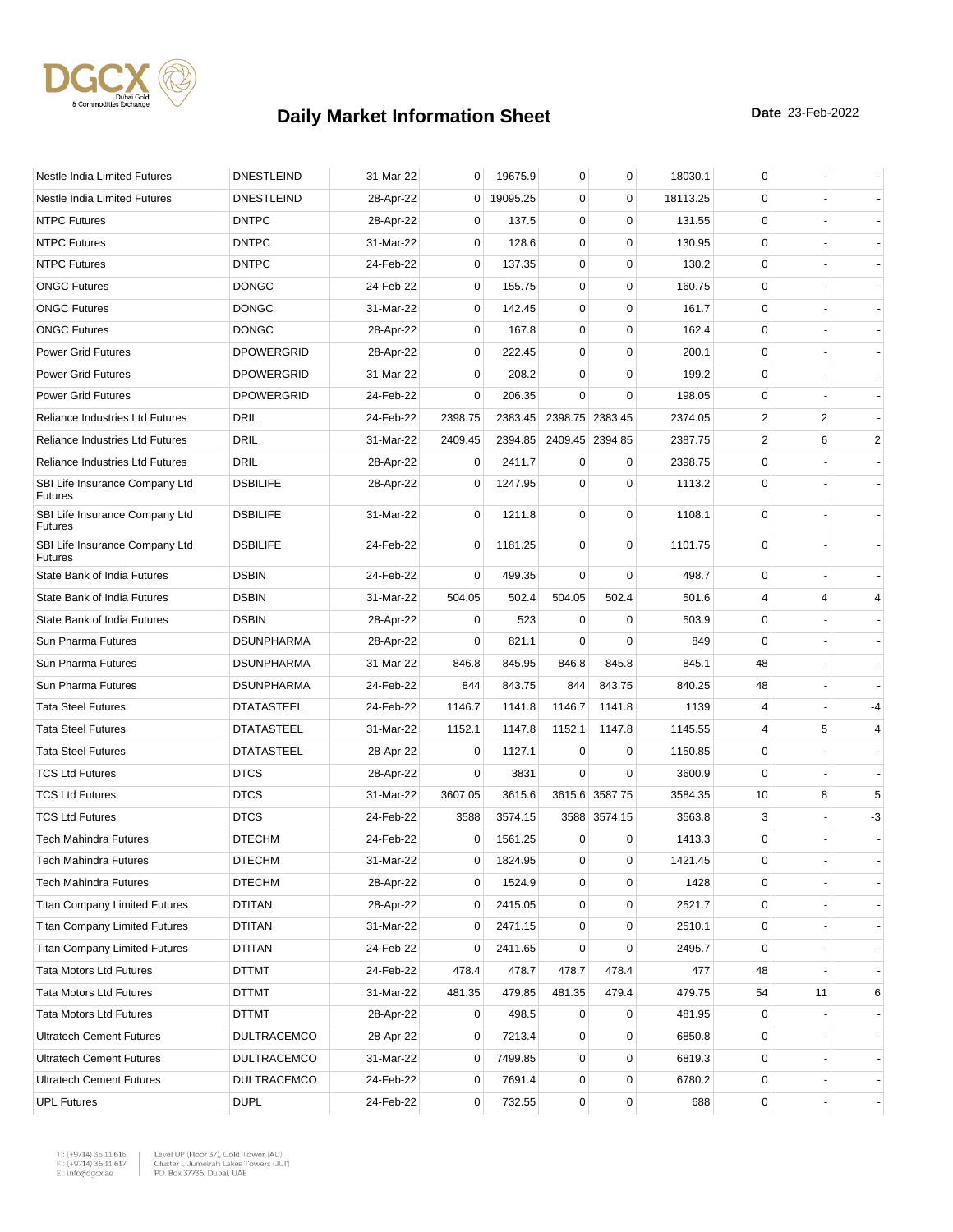

| <b>UPL Futures</b>      | <b>DUPL</b>     | 31-Mar-22 | 0            | 757    | $\mathbf 0$    | 0        | 691.95 | 0        |  |
|-------------------------|-----------------|-----------|--------------|--------|----------------|----------|--------|----------|--|
| <b>UPL Futures</b>      | <b>DUPL</b>     | 28-Apr-22 | 0            | 804    | $\mathbf 0$    | 0        | 695.15 | 0        |  |
| <b>Vedanta Futures</b>  | <b>DVEDL</b>    | 28-Apr-22 | 0            | 323.2  | $\mathbf 0$    | 0        | 355.85 | 0        |  |
| <b>Vedanta Futures</b>  | <b>DVEDL</b>    | 31-Mar-22 | $\mathbf{0}$ | 337.95 | 0              | 0        | 354.25 | 0        |  |
| Vedanta Futures         | <b>DVEDL</b>    | 24-Feb-22 | $\Omega$     | 350.8  | $\mathbf 0$    | $\Omega$ | 352.2  | $\Omega$ |  |
| <b>Wipro Futures</b>    | <b>DWIPRO</b>   | 24-Feb-22 | $\mathbf{0}$ | 646.15 | $\overline{0}$ | 0        | 567.1  | 0        |  |
| <b>Wipro Futures</b>    | <b>DWIPRO</b>   | 31-Mar-22 | $\Omega$     | 724    | $\mathbf 0$    | $\Omega$ | 570.35 | $\Omega$ |  |
| <b>Wipro Futures</b>    | <b>DWIPRO</b>   | 28-Apr-22 | 0            | 571.8  | $\mathbf 0$    | $\Omega$ | 573    | $\Omega$ |  |
| <b>Yes Bank Futures</b> | <b>DYESBANK</b> | 28-Apr-22 | 0            | 13.85  | $\mathbf 0$    | 0        | 14     | $\Omega$ |  |
| <b>Yes Bank Futures</b> | <b>DYESBANK</b> | 31-Mar-22 | 0            | 13.8   | $\overline{0}$ | 0        | 13.95  | 0        |  |
| <b>Yes Bank Futures</b> | <b>DYESBANK</b> | 24-Feb-22 | 0            | 12.85  | $\mathbf 0$    | 0        | 13.85  | $\Omega$ |  |

#### **DGCX Hydrocarbons**

| <b>Contract Name</b>           | <b>Contract Code</b> | <b>Expiry</b> | Opening<br>Price | Closing High<br><b>Price</b> |             | Low         | <b>Settlement</b><br><b>Price</b> | Volume      | Open<br><b>Interest</b> | Change<br>in Ol |
|--------------------------------|----------------------|---------------|------------------|------------------------------|-------------|-------------|-----------------------------------|-------------|-------------------------|-----------------|
| <b>Brent Crude Oil Futures</b> | <b>DBRC</b>          | 27-Apr-23     | 0                | 69.42                        | $\mathbf 0$ | $\mathbf 0$ | 82.74                             | $\mathbf 0$ |                         |                 |
| <b>Brent Crude Oil Futures</b> | <b>DBRC</b>          | 27-Feb-23     | 0                | 65.2                         | 0           | 0           | 83.7                              | $\mathbf 0$ |                         |                 |
| <b>Brent Crude Oil Futures</b> | <b>DBRC</b>          | 30-Mar-23     | $\mathbf 0$      | 69.42                        | $\mathbf 0$ | $\mathbf 0$ | 83.19                             | $\mathbf 0$ |                         |                 |
| <b>Brent Crude Oil Futures</b> | <b>DBRC</b>          | 29-Nov-22     | $\mathbf 0$      | 58.2                         | 0           | $\pmb{0}$   | 85.28                             | 0           |                         |                 |
| <b>Brent Crude Oil Futures</b> | <b>DBRC</b>          | 28-Dec-22     | $\Omega$         | 58.2                         | $\mathbf 0$ | $\Omega$    | 84.72                             | $\Omega$    |                         |                 |
| <b>Brent Crude Oil Futures</b> | <b>DBRC</b>          | 30-Jan-23     | 0                | 58.2                         | 0           | $\mathbf 0$ | 84.21                             | $\mathbf 0$ |                         |                 |
| <b>Brent Crude Oil Futures</b> | <b>DBRC</b>          | 25-Feb-22     | $\mathbf 0$      | 90.6                         | $\mathbf 0$ | 0           | 94.05                             | 0           | 6                       |                 |
| <b>Brent Crude Oil Futures</b> | <b>DBRC</b>          | 30-Mar-22     | 0                | 45.45                        | 0           | 0           | 92.18                             | $\pmb{0}$   |                         |                 |
| <b>Brent Crude Oil Futures</b> | <b>DBRC</b>          | 28-Apr-22     | $\mathbf 0$      | 42.3                         | 0           | $\mathbf 0$ | 90.81                             | $\mathbf 0$ |                         |                 |
| <b>Brent Crude Oil Futures</b> | <b>DBRC</b>          | 30-May-22     | 0                | 49.07                        | 0           | 0           | 89.75                             | $\mathbf 0$ |                         |                 |
| <b>Brent Crude Oil Futures</b> | <b>DBRC</b>          | 29-Jun-22     | $\Omega$         | 49.07                        | $\mathbf 0$ | $\mathbf 0$ | 88.82                             | $\mathbf 0$ |                         |                 |
| <b>Brent Crude Oil Futures</b> | <b>DBRC</b>          | 28-Jul-22     | 0                | 51.51                        | 0           | $\mathbf 0$ | 87.99                             | $\mathbf 0$ |                         |                 |
| <b>Brent Crude Oil Futures</b> | <b>DBRC</b>          | 30-Aug-22     | $\mathbf 0$      | 51.51                        | $\mathbf 0$ | $\mathbf 0$ | 87.25                             | $\mathbf 0$ |                         |                 |
| <b>Brent Crude Oil Futures</b> | <b>DBRC</b>          | 29-Sep-22     | $\mathbf 0$      | 58.2                         | 0           | $\mathbf 0$ | 86.56                             | $\mathbf 0$ |                         |                 |
| <b>Brent Crude Oil Futures</b> | <b>DBRC</b>          | 28-Oct-22     | $\Omega$         | 58.2                         | $\mathbf 0$ | $\mathbf 0$ | 85.9                              | $\mathbf 0$ |                         |                 |
| <b>Brent Crude Oil Futures</b> | <b>DBRC</b>          | 28-Jul-23     | $\mathbf 0$      | 71.5                         | 0           | 0           | 81.56                             | $\mathbf 0$ |                         |                 |
| <b>Brent Crude Oil Futures</b> | <b>DBRC</b>          | 30-May-23     | $\mathbf 0$      | 67.77                        | 0           | $\mathbf 0$ | 82.33                             | $\mathbf 0$ |                         |                 |
| <b>Brent Crude Oil Futures</b> | <b>DBRC</b>          | 29-Jun-23     | 0                | 71.5                         | 0           | $\mathbf 0$ | 81.93                             | $\mathbf 0$ |                         |                 |
| <b>WTI Crude Oil Futures</b>   | <b>DWTI</b>          | 19-Jul-23     | $\Omega$         | 72.34                        | 0           | $\mathbf 0$ | 78.19                             | $\mathbf 0$ |                         |                 |
| <b>WTI Crude Oil Futures</b>   | <b>DWTI</b>          | 19-May-28     | 0                | 45.32                        | 0           | $\mathbf 0$ | 68.83                             | $\mathbf 0$ |                         |                 |
| WTI Crude Oil Futures          | <b>DWTI</b>          | 19-Jun-23     | $\mathbf 0$      | 54.23                        | $\mathbf 0$ | 0           | 78.67                             | $\mathbf 0$ |                         |                 |
| <b>WTI Crude Oil Futures</b>   | <b>DWTI</b>          | 21-Aug-23     | $\mathbf 0$      | 72.34                        | 0           | $\mathbf 0$ | 77.74                             | $\mathbf 0$ |                         |                 |
| <b>WTI Crude Oil Futures</b>   | <b>DWTI</b>          | 19-Oct-22     | $\mathbf 0$      | 57.05                        | $\mathbf 0$ | $\mathbf 0$ | 83.58                             | $\mathbf 0$ |                         |                 |
| <b>WTI Crude Oil Futures</b>   | <b>DWTI</b>          | 19-Sep-22     | 0                | 49.55                        | 0           | $\mathbf 0$ | 84.38                             | $\mathbf 0$ |                         |                 |
| <b>WTI Crude Oil Futures</b>   | <b>DWTI</b>          | 19-Aug-22     | 0                | 49                           | $\mathbf 0$ | 0           | 85.28                             | 0           |                         |                 |
| <b>WTI Crude Oil Futures</b>   | <b>DWTI</b>          | 19-Jul-22     | 0                | 49                           | 0           | $\pmb{0}$   | 86.32                             | $\mathsf 0$ |                         |                 |
| <b>WTI Crude Oil Futures</b>   | <b>DWTI</b>          | 20-Jun-22     | $\Omega$         | 45.2                         | $\mathbf 0$ | $\mathbf 0$ | 87.56                             | $\mathbf 0$ |                         |                 |
| <b>WTI Crude Oil Futures</b>   | <b>DWTI</b>          | 19-May-27     | 0                | 45.32                        | 0           | 0           | 69.22                             | $\mathbf 0$ |                         |                 |
| <b>WTI Crude Oil Futures</b>   | <b>DWTI</b>          | 19-Apr-22     | $\Omega$         | 92.93                        | $\mathbf 0$ | $\mathbf 0$ | 90.69                             | $\mathbf 0$ |                         |                 |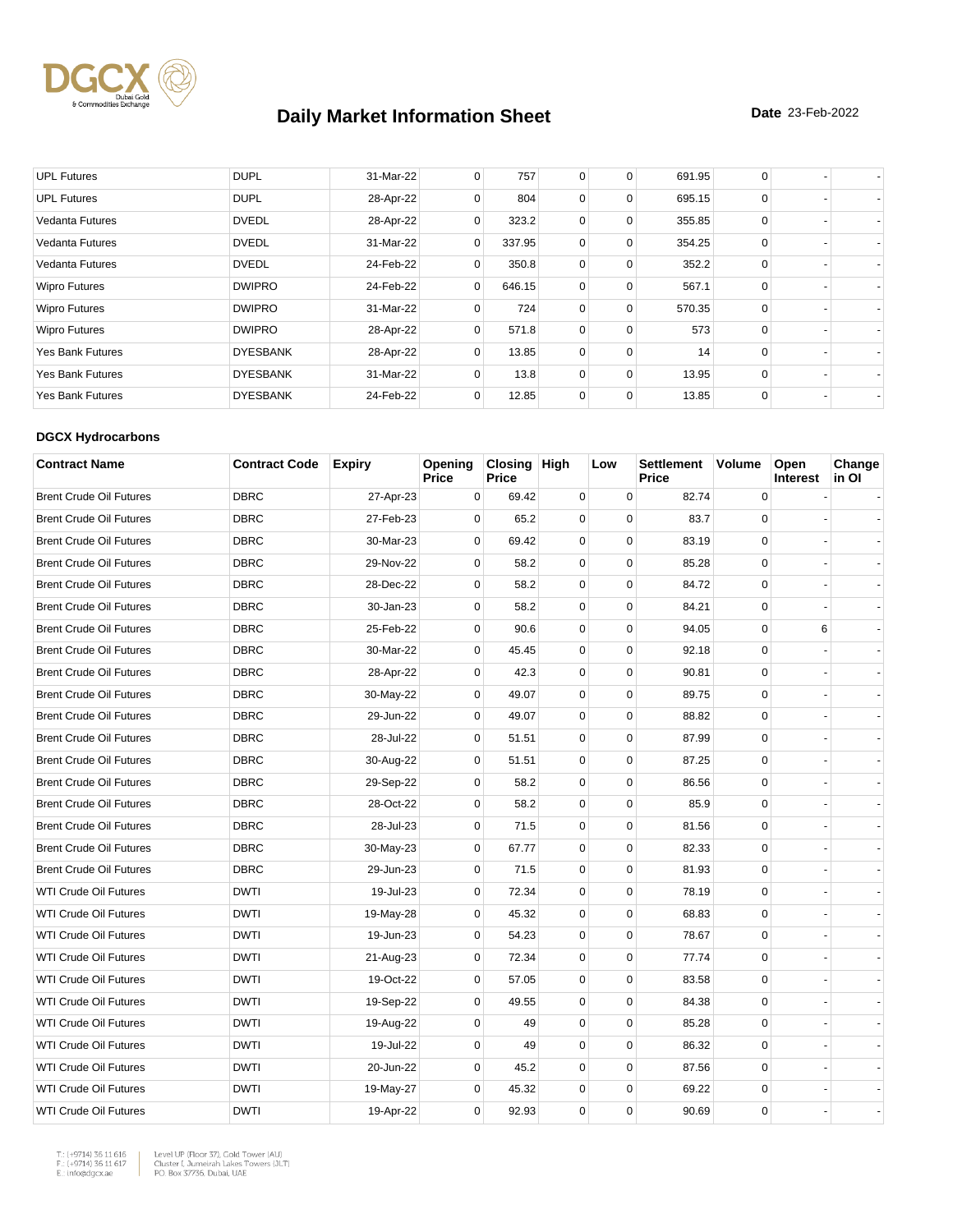

| <b>WTI Crude Oil Futures</b>      | <b>DWTI</b>  | 19-May-22 | $\overline{0}$ | 88.59 | 0           | $\mathbf 0$ | 89.08 | 0           |   |  |
|-----------------------------------|--------------|-----------|----------------|-------|-------------|-------------|-------|-------------|---|--|
| <b>WTI Crude Oil Futures</b>      | <b>DWTI</b>  | 18-Nov-22 | $\Omega$       | 55.74 | $\mathbf 0$ | $\Omega$    | 82.83 | $\mathbf 0$ |   |  |
| <b>WTI Crude Oil Futures</b>      | <b>DWTI</b>  | 19-May-23 | 0              | 54.23 | $\mathbf 0$ | $\mathbf 0$ | 79.18 | $\mathbf 0$ |   |  |
| <b>WTI Crude Oil Futures</b>      | <b>DWTI</b>  | 17-Nov-23 | $\overline{0}$ | 52.56 | $\mathbf 0$ | $\mathbf 0$ | 76.67 | $\mathbf 0$ |   |  |
| <b>WTI Crude Oil Futures</b>      | <b>DWTI</b>  | 20-May-24 | 0              | 52.56 | $\mathbf 0$ | $\Omega$    | 74.62 | $\mathbf 0$ |   |  |
| <b>WTI Crude Oil Futures</b>      | <b>DWTI</b>  | 19-Nov-24 | 0              | 55.2  | $\mathbf 0$ | $\mathbf 0$ | 73.16 | $\mathbf 0$ |   |  |
| <b>WTI Crude Oil Futures</b>      | <b>DWTI</b>  | 19-May-25 | 0              | 55.11 | $\mathbf 0$ | $\mathbf 0$ | 71.91 | $\mathbf 0$ |   |  |
| <b>WTI Crude Oil Futures</b>      | <b>DWTI</b>  | 19-Nov-25 | $\Omega$       | 53.58 | $\mathbf 0$ | $\mathbf 0$ | 70.97 | $\mathbf 0$ |   |  |
| <b>WTI Crude Oil Futures</b>      | <b>DWTI</b>  | 18-May-26 | $\overline{0}$ | 51    | 0           | $\mathbf 0$ | 70.17 | 0           |   |  |
| <b>WTI Crude Oil Futures</b>      | <b>DWTI</b>  | 19-Nov-26 | 0              | 47.25 | $\mathbf 0$ | $\Omega$    | 69.65 | $\mathbf 0$ |   |  |
| <b>WTI Crude Oil Futures</b>      | <b>DWTI</b>  | 21-Mar-22 | 93.6           | 92    | 93.6        | 92          | 92.1  | 4           | 1 |  |
| <b>WTI Crude Oil Futures</b>      | <b>DWTI</b>  | 17-Feb-23 | 0              | 59.05 | 0           | $\mathbf 0$ | 80.8  | $\mathbf 0$ |   |  |
| <b>WTI Crude Oil Futures</b>      | <b>DWTI</b>  | 19-Jan-23 | 0              | 59.05 | $\mathbf 0$ | $\mathbf 0$ | 81.43 | $\mathbf 0$ |   |  |
| <b>WTI Crude Oil Futures</b>      | <b>DWTI</b>  | 19-Dec-22 | $\Omega$       | 55.74 | $\mathbf 0$ | $\Omega$    | 82.11 | $\mathbf 0$ |   |  |
| <b>WTI Crude Oil Futures</b>      | <b>DWTI</b>  | 18-Nov-27 | 0              | 45.32 | 0           | $\mathbf 0$ | 68.96 | 0           |   |  |
| <b>WTI Crude Oil Futures</b>      | <b>DWTI</b>  | 20-Mar-23 | $\overline{0}$ | 61.96 | 0           | $\mathbf 0$ | 80.22 | 0           |   |  |
| <b>WTI Crude Oil Futures</b>      | <b>DWTI</b>  | 19-Apr-23 | 0              | 55.82 | $\mathbf 0$ | $\mathbf 0$ | 79.68 | $\mathbf 0$ |   |  |
| WTI Crude Oil Mini Futures        | <b>DWTIM</b> | 18-Nov-22 | 0              | 73.4  | 0           | $\mathbf 0$ | 82.83 | 0           |   |  |
| WTI Crude Oil Mini Futures        | <b>DWTIM</b> | 19-Oct-22 | $\Omega$       | 73.4  | $\mathbf 0$ | $\mathbf 0$ | 83.58 | $\mathbf 0$ |   |  |
| WTI Crude Oil Mini Futures        | <b>DWTIM</b> | 19-Sep-22 | 0              | 64.52 | 0           | $\mathbf 0$ | 84.38 | 0           |   |  |
| WTI Crude Oil Mini Futures        | <b>DWTIM</b> | 19-Jan-23 | 0              | 76.05 | 0           | $\mathbf 0$ | 81.43 | 0           |   |  |
| WTI Crude Oil Mini Futures        | <b>DWTIM</b> | 19-Jul-22 | 0              | 61.09 | $\mathbf 0$ | $\mathbf 0$ | 86.32 | $\mathbf 0$ |   |  |
| WTI Crude Oil Mini Futures        | <b>DWTIM</b> | 20-Jun-22 | $\overline{0}$ | 58.69 | 0           | $\mathbf 0$ | 87.56 | 0           |   |  |
| WTI Crude Oil Mini Futures        | <b>DWTIM</b> | 19-Aug-22 | 0              | 61.09 | $\mathbf 0$ | $\mathbf 0$ | 85.28 | 0           |   |  |
| WTI Crude Oil Mini Futures        | <b>DWTIM</b> | 21-Mar-22 | 0              | 57.15 | $\mathbf 0$ | $\mathbf 0$ | 92.1  | 0           |   |  |
| WTI Crude Oil Mini Futures        | <b>DWTIM</b> | 19-Apr-22 | 0              | 58.69 | 0           | $\mathbf 0$ | 90.69 | 0           |   |  |
| <b>WTI Crude Oil Mini Futures</b> | <b>DWTIM</b> | 19-May-22 | 0              | 58.69 | 0           | $\mathbf 0$ | 89.08 | $\mathbf 0$ |   |  |
| WTI Crude Oil Mini Futures        | <b>DWTIM</b> | 17-Feb-23 | $\Omega$       | 76.05 | $\mathbf 0$ | $\mathbf 0$ | 80.8  | 0           |   |  |
| WTI Crude Oil Mini Futures        | <b>DWTIM</b> | 19-Dec-22 | 0              | 73.4  | 0           | $\mathbf 0$ | 82.11 | 0           |   |  |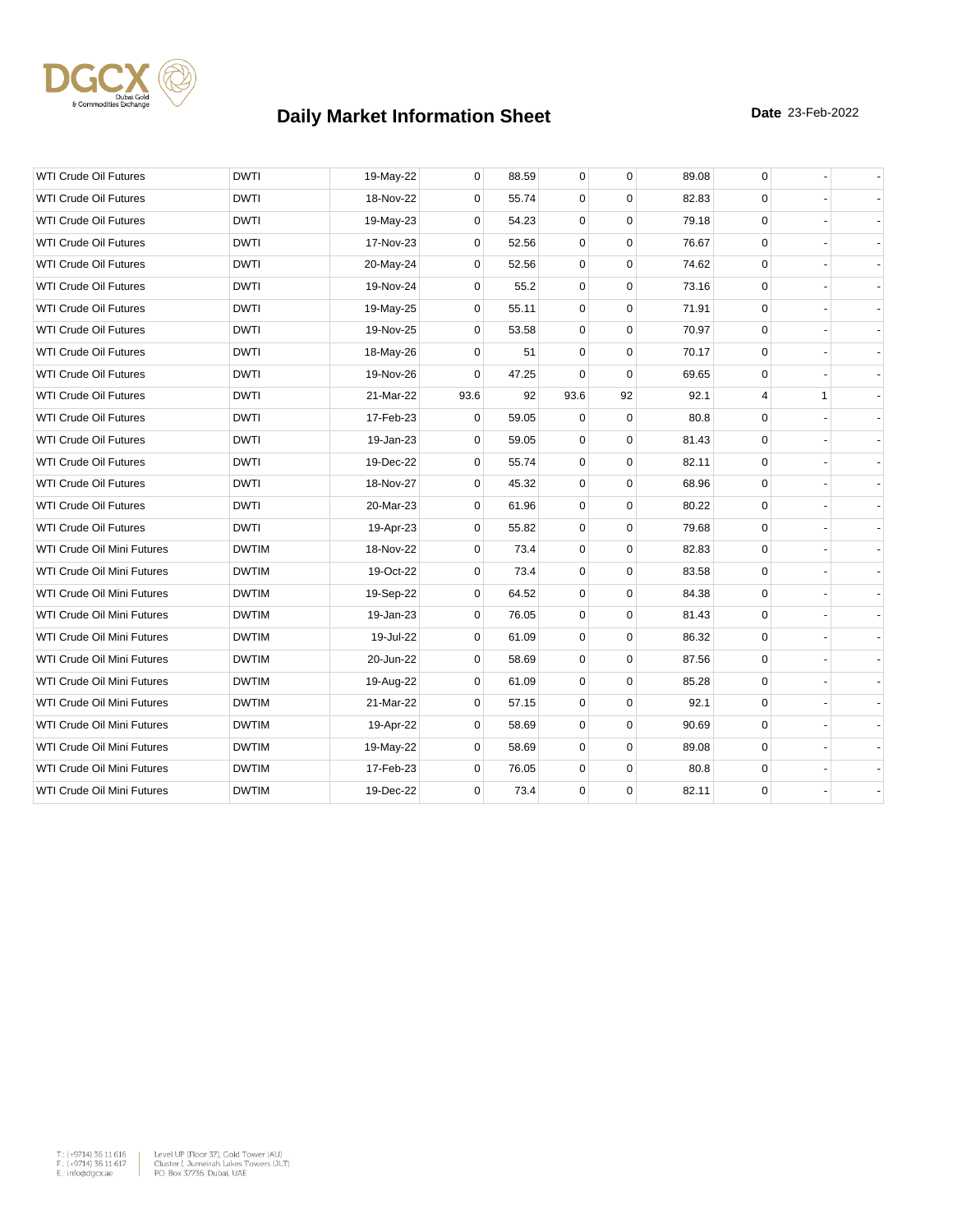

#### **DGCX Metals**

| <b>Contract Name</b>      | <b>Contract Code</b> | <b>Expiry</b> | Opening<br>Price | Closing High<br><b>Price</b> |             | Low         | <b>Settlement</b><br><b>Price</b> | <b>Volume</b> | Open<br>Interest | Change<br>in OI |
|---------------------------|----------------------|---------------|------------------|------------------------------|-------------|-------------|-----------------------------------|---------------|------------------|-----------------|
| <b>Copper Futures</b>     | DCU                  | 27-Apr-22     | 0                | 9830                         | $\mathbf 0$ | $\mathbf 0$ | 9896                              | 0             |                  |                 |
| <b>Copper Futures</b>     | DCU                  | 24-Feb-22     | $\Omega$         | 9411                         | 0           | $\Omega$    | 9885.5                            | $\mathbf 0$   |                  |                 |
| <b>Copper Futures</b>     | DCU                  | 29-Aug-22     | $\Omega$         | 9443                         | 0           | $\Omega$    | 9871                              | 0             |                  |                 |
| <b>Copper Futures</b>     | DCU                  | 28-Jun-22     | $\Omega$         | 9443                         | 0           | $\Omega$    | 9888                              | $\mathbf 0$   |                  |                 |
| <b>Copper Futures</b>     | DCU                  | 28-Nov-22     | 0                | 9443                         | 0           | $\mathbf 0$ | 9852                              | 0             |                  |                 |
| <b>Gold Futures</b>       | DG                   | 28-Nov-22     | $\Omega$         | 1793                         | $\Omega$    | $\Omega$    | 1913.8                            | 0             |                  |                 |
| <b>Gold Futures</b>       | DG                   | 28-Sep-22     | $\Omega$         | 1738.4                       | $\Omega$    | $\Omega$    | 1912.8                            | $\Omega$      |                  |                 |
| <b>Gold Futures</b>       | DG                   | 26-May-22     | 1901.8           | 1913.6                       | 1913.6      | 1899        | 1910.8                            | 228           | 4                |                 |
| <b>Gold Futures</b>       | DG                   | 27-Jul-22     | $\Omega$         | 1806                         | $\Omega$    | $\Omega$    | 1911.8                            | $\Omega$      |                  |                 |
| <b>Gold Futures</b>       | DG                   | 29-Mar-22     | 1898.3           | 1909.8                       | 1915        | 1892        | 1909.8                            | 325           | 630              | $-2$            |
| <b>Gold Futures</b>       | DG                   | 27-Jan-23     | $\mathbf 0$      | 1793                         | $\mathbf 0$ | $\mathbf 0$ | 1914.8                            | 0             |                  |                 |
| Daily Gold Futures        | <b>DGFC</b>          | 31-Dec-30     | $\Omega$         | 1856                         | 0           | $\Omega$    | 1903                              | 0             |                  |                 |
| Spot Gold                 | <b>DGSG</b>          | 31-Dec-30     | 1901             | 1901                         | 1901        | 1901        | 1906.6                            | 5             |                  |                 |
| India Gold Quanto Futures | <b>DIG</b>           | 25-Mar-22     | 0                | 45454                        | $\mathbf 0$ | $\mathbf 0$ | 50399                             | 0             |                  |                 |
| India Gold Quanto Futures | <b>DIG</b>           | 27-Jul-22     | $\Omega$         | 45454                        | 0           | $\Omega$    | 50396                             | $\mathbf 0$   |                  |                 |
| India Gold Quanto Futures | <b>DIG</b>           | 26-May-22     | $\mathbf 0$      | 45454                        | 0           | $\mathbf 0$ | 50373                             | $\mathbf 0$   |                  |                 |
| India Gold Quanto Futures | <b>DIG</b>           | 26-Sep-22     | $\Omega$         | 46560                        | 0           | $\Omega$    | 50666                             | $\mathbf 0$   |                  |                 |
| India Gold Quanto Futures | <b>DIG</b>           | 24-Nov-22     | $\Omega$         | 46560                        | 0           | $\Omega$    | 50762                             | 0             |                  |                 |
| India Gold Quanto Futures | <b>DIG</b>           | 25-Jan-23     | 0                | 46560                        | 0           | $\Omega$    | 50863                             | $\mathbf 0$   |                  |                 |
| <b>Silver Futures</b>     | DS                   | 29-Aug-22     | 0                | 24.3                         | 0           | $\mathbf 0$ | 24.72                             | 0             |                  |                 |
| <b>Silver Futures</b>     | DS                   | 28-Nov-22     | 0                | 23.3                         | 0           | $\mathbf 0$ | 24.77                             | 0             |                  |                 |
| <b>Silver Futures</b>     | DS                   | 28-Jun-22     | $\Omega$         | 26.24                        | 0           | $\Omega$    | 24.67                             | 0             |                  |                 |
| <b>Silver Futures</b>     | <b>DS</b>            | 24-Feb-22     | 24.1             | 24.09                        | 24.1        | 24.09       | 24.57                             | 20            | 35               |                 |
| <b>Silver Futures</b>     | <b>DS</b>            | 27-Apr-22     | 24.135           | 24.59                        | 24.605      | 24.125      | 24.62                             | 33            | 52               | $-21$           |

#### **DGCX Currency Options**

| <b>Contract Name</b> | Contract<br>Code | <b>Expiry</b> | <b>Series</b>       | Opening<br>Price | <b>Closing</b><br><b>Price</b> | High     | Low      | Settlement   Volume<br><b>Price</b> |          | Open<br>Interest in OI | Change |
|----------------------|------------------|---------------|---------------------|------------------|--------------------------------|----------|----------|-------------------------------------|----------|------------------------|--------|
| Indian Rupee Options | <b>DINRO</b>     |               | 24-Feb-22 CE-123.08 | $\Omega$         | 8.39                           | 0        | $\Omega$ | 10.91                               | 0        |                        |        |
| Indian Rupee Options | <b>DINRO</b>     |               | 24-Feb-22 CE-123.46 | $\Omega$         | 8.03                           | 0        | $\Omega$ | 10.53                               | $\Omega$ |                        |        |
| Indian Rupee Options | <b>DINRO</b>     |               | 24-Feb-22 CE-123.84 | $\Omega$         | 7.66                           | $\Omega$ | $\Omega$ | 10.15                               | $\Omega$ |                        |        |
| Indian Rupee Options | <b>DINRO</b>     |               | 24-Feb-22 CE-124.22 | $\Omega$         | 7.3                            | $\Omega$ | $\Omega$ | 9.77                                | $\Omega$ |                        |        |
| Indian Rupee Options | <b>DINRO</b>     |               | 24-Feb-22 CE-124.61 | $\Omega$         | 6.93                           | $\Omega$ | 0        | 9.38                                | $\Omega$ |                        |        |
| Indian Rupee Options | <b>DINRO</b>     |               | 24-Feb-22 CE-125.00 | $\Omega$         | 6.57                           | $\Omega$ | $\Omega$ | 8.99                                | $\Omega$ |                        |        |
| Indian Rupee Options | <b>DINRO</b>     |               | 24-Feb-22 CE-125.39 | $\Omega$         | 6.21                           | $\Omega$ | $\Omega$ | 8.6                                 | $\Omega$ |                        |        |
| Indian Rupee Options | <b>DINRO</b>     |               | 24-Feb-22 CE-125.79 | $\Omega$         | 5.84                           | $\Omega$ | $\Omega$ | 8.2                                 | $\Omega$ |                        |        |
| Indian Rupee Options | <b>DINRO</b>     |               | 24-Feb-22 CE-126.18 | $\Omega$         | 5.5                            | $\Omega$ | $\Omega$ | 7.81                                | $\Omega$ |                        |        |
| Indian Rupee Options | <b>DINRO</b>     |               | 24-Feb-22 CE-126.58 | $\Omega$         | 5.15                           | $\Omega$ | $\Omega$ | 7.41                                | $\Omega$ |                        |        |
| Indian Rupee Options | <b>DINRO</b>     |               | 24-Feb-22 CE-126.98 | $\Omega$         | 4.8                            | 0        | $\Omega$ | 7.01                                | $\Omega$ |                        |        |
| Indian Rupee Options | <b>DINRO</b>     |               | 24-Feb-22 CE-127.39 | $\Omega$         | 4.46                           | $\Omega$ | $\Omega$ | 6.6                                 | $\Omega$ |                        |        |
| Indian Rupee Options | <b>DINRO</b>     |               | 24-Feb-22 CE-127.80 | $\Omega$         | 4.13                           | 0        | 0        | 6.19                                | 0        |                        |        |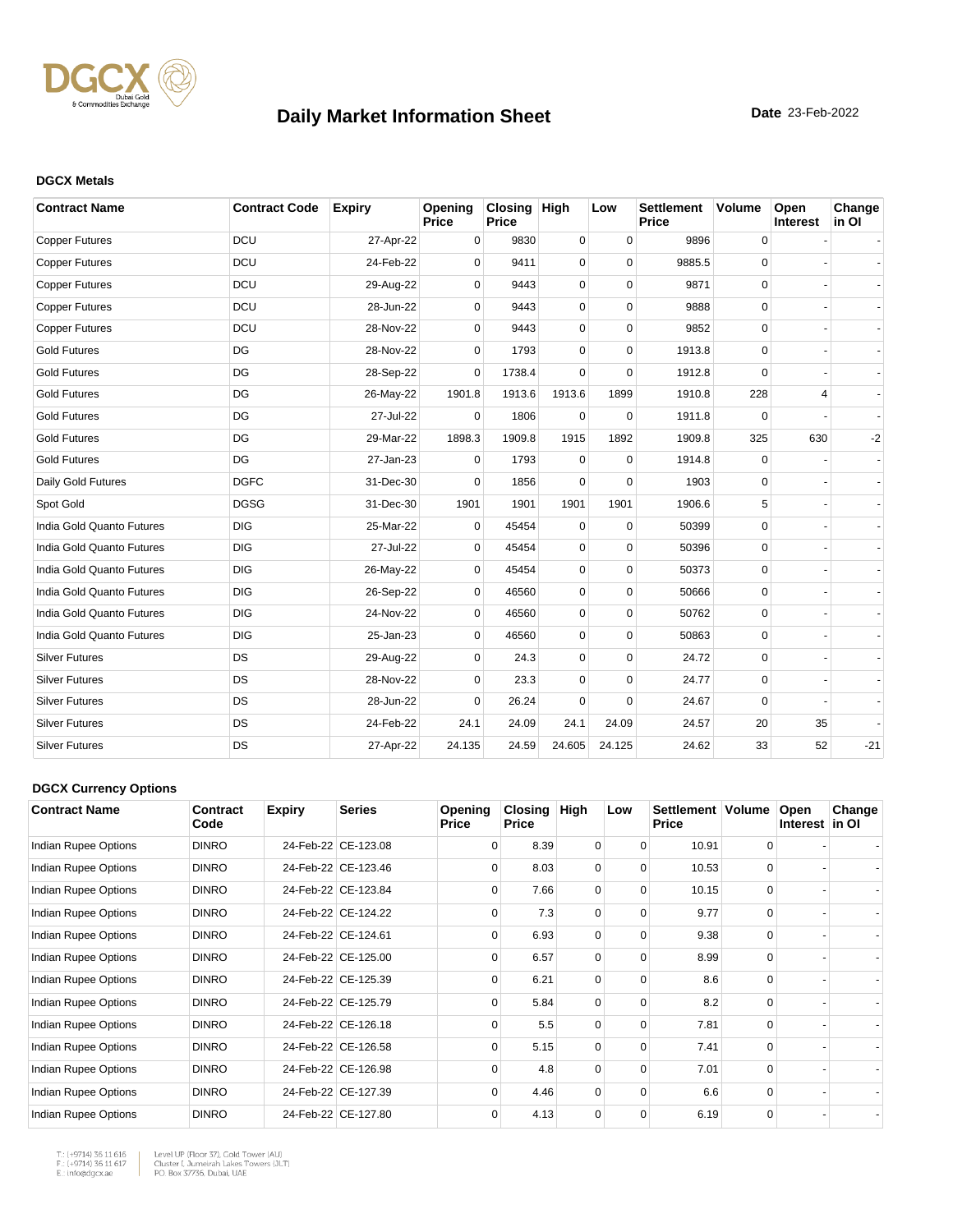

| Indian Rupee Options        | <b>DINRO</b> | 24-Feb-22 CE-128.21 | 0    | 3.81 | 0           | 0           | 5.78 | 0           |    |  |
|-----------------------------|--------------|---------------------|------|------|-------------|-------------|------|-------------|----|--|
| Indian Rupee Options        | <b>DINRO</b> | 24-Feb-22 CE-128.62 | 0    | 3.51 | 0           | 0           | 5.37 | $\Omega$    |    |  |
| <b>Indian Rupee Options</b> | <b>DINRO</b> | 24-Feb-22 CE-129.03 | 0    | 3.21 | 0           | 0           | 4.96 | 0           |    |  |
| Indian Rupee Options        | <b>DINRO</b> | 24-Feb-22 CE-129.45 | 0    | 2.92 | 0           | $\Omega$    | 4.54 | 0           |    |  |
| Indian Rupee Options        | <b>DINRO</b> | 24-Feb-22 CE-129.87 | 0    | 2.65 | 0           | 0           | 4.12 | $\mathbf 0$ |    |  |
| Indian Rupee Options        | <b>DINRO</b> | 24-Feb-22 CE-130.29 | 0    | 2.39 | 0           | 0           | 3.7  | $\mathbf 0$ |    |  |
| Indian Rupee Options        | <b>DINRO</b> | 24-Feb-22 CE-130.72 | 0    | 2.14 | 0           | $\Omega$    | 3.27 | 0           |    |  |
| <b>Indian Rupee Options</b> | <b>DINRO</b> | 24-Feb-22 CE-131.15 | 0    | 1.45 | 0           | $\mathbf 0$ | 2.84 | 0           |    |  |
| <b>Indian Rupee Options</b> | <b>DINRO</b> | 24-Feb-22 CE-131.58 | 0    | 1.57 | 0           | 0           | 2.41 | $\mathbf 0$ |    |  |
| Indian Rupee Options        | <b>DINRO</b> | 24-Feb-22 CE-132.01 | 0    | 1.86 | 0           | 0           | 1.98 | $\mathbf 0$ | 10 |  |
| Indian Rupee Options        | <b>DINRO</b> | 24-Feb-22 CE-132.45 | 1.48 | 1.58 | 1.58        | 1.45        | 1.54 | 30          | 10 |  |
| Indian Rupee Options        | <b>DINRO</b> | 24-Feb-22 CE-132.89 | 1.04 | 1.02 | 1.04        | 1.02        | 1.1  | 20          |    |  |
| Indian Rupee Options        | <b>DINRO</b> | 24-Feb-22 CE-133.33 | 0.63 | 0.71 | 0.71        | 0.63        | 0.67 | 20          | 10 |  |
| Indian Rupee Options        | <b>DINRO</b> | 24-Feb-22 CE-133.78 | 0    | 0.64 | 0           | 0           | 0.29 | $\mathbf 0$ |    |  |
| Indian Rupee Options        | <b>DINRO</b> | 24-Feb-22 CE-134.23 | 0    | 0.03 | 0           | 0           | 0.07 | $\mathbf 0$ |    |  |
| Indian Rupee Options        | <b>DINRO</b> | 24-Feb-22 CE-134.68 | 0    | 0.03 | 0           | 0           | 0.01 | 0           |    |  |
| Indian Rupee Options        | <b>DINRO</b> | 24-Feb-22 CE-135.14 | 0    | 0.03 | 0           | $\Omega$    | 0.01 | 0           |    |  |
| <b>Indian Rupee Options</b> | <b>DINRO</b> | 24-Feb-22 CE-135.59 | 0    | 0.06 | 0           | 0           | 0.01 | 0           |    |  |
| <b>Indian Rupee Options</b> | <b>DINRO</b> | 24-Feb-22 CE-136.05 | 0    | 0.03 | 0           | $\Omega$    | 0.01 | $\mathbf 0$ | 1  |  |
| Indian Rupee Options        | <b>DINRO</b> | 24-Feb-22 CE-136.52 | 0    | 0.3  | 0           | 0           | 0.01 | $\mathbf 0$ |    |  |
| Indian Rupee Options        | <b>DINRO</b> | 24-Feb-22 CE-136.99 | 0    | 0.24 | 0           | 0           | 0.01 | 0           |    |  |
| Indian Rupee Options        | <b>DINRO</b> | 24-Feb-22 CE-137.46 | 0    | 0.2  | 0           | $\Omega$    | 0.01 | 0           |    |  |
| Indian Rupee Options        | <b>DINRO</b> | 24-Feb-22 CE-137.93 | 0    | 0.16 | 0           | 0           | 0.01 | 0           |    |  |
| Indian Rupee Options        | <b>DINRO</b> | 24-Feb-22 CE-138.41 | 0    | 0.13 | 0           | $\Omega$    | 0.01 | 0           |    |  |
| Indian Rupee Options        | <b>DINRO</b> | 24-Feb-22 CE-138.89 | 0    | 0.1  | 0           | 0           | 0.01 | $\mathbf 0$ |    |  |
| Indian Rupee Options        | <b>DINRO</b> | 24-Feb-22 CE-139.37 | 0    | 0.08 | 0           | 0           | 0.01 | 0           |    |  |
| Indian Rupee Options        | <b>DINRO</b> | 24-Feb-22 CE-139.86 | 0    | 0.06 | 0           | $\Omega$    | 0.01 | 0           |    |  |
| Indian Rupee Options        | <b>DINRO</b> | 24-Feb-22 CE-140.35 | 0    | 0.05 | 0           | 0           | 0.01 | 0           |    |  |
| Indian Rupee Options        | <b>DINRO</b> | 24-Feb-22 PE-123.08 | 0    | 0.04 | 0           | $\Omega$    | 0.01 | $\mathbf 0$ |    |  |
| Indian Rupee Options        | <b>DINRO</b> | 24-Feb-22 PE-123.46 | 0    | 0.06 | 0           | 0           | 0.01 | $\mathbf 0$ |    |  |
| Indian Rupee Options        | <b>DINRO</b> | 24-Feb-22 PE-123.84 | 0    | 0.07 | $\mathbf 0$ | 0           | 0.01 | $\mathbf 0$ |    |  |
| Indian Rupee Options        | <b>DINRO</b> | 24-Feb-22 PE-124.22 | 0    | 0.08 | 0           | $\pmb{0}$   | 0.01 | 0           |    |  |
| Indian Rupee Options        | <b>DINRO</b> | 24-Feb-22 PE-124.61 | 0    | 0.1  | 0           | 0           | 0.01 | 0           |    |  |
| Indian Rupee Options        | <b>DINRO</b> | 24-Feb-22 PE-125.00 | 0    | 0.13 | 0           | $\mathbf 0$ | 0.01 | 0           |    |  |
| Indian Rupee Options        | <b>DINRO</b> | 24-Feb-22 PE-125.39 | 0    | 0.16 | 0           | 0           | 0.01 | 0           |    |  |
| <b>Indian Rupee Options</b> | <b>DINRO</b> | 24-Feb-22 PE-125.79 | 0    | 0.19 | 0           | 0           | 0.01 | 0           |    |  |
| <b>Indian Rupee Options</b> | <b>DINRO</b> | 24-Feb-22 PE-126.18 | 0    | 0.23 | 0           | 0           | 0.01 | $\mathbf 0$ |    |  |
| Indian Rupee Options        | <b>DINRO</b> | 24-Feb-22 PE-126.58 | 0    | 0.28 | 0           | 0           | 0.01 | 0           |    |  |
| Indian Rupee Options        | <b>DINRO</b> | 24-Feb-22 PE-126.98 | 0    | 0.34 | 0           | $\mathbf 0$ | 0.01 | 0           |    |  |
| Indian Rupee Options        | <b>DINRO</b> | 24-Feb-22 PE-127.39 | 0    | 0.41 | 0           | 0           | 0.01 | 0           |    |  |
| Indian Rupee Options        | <b>DINRO</b> | 24-Feb-22 PE-127.80 | 0    | 0.49 | 0           | $\mathbf 0$ | 0.01 | 0           |    |  |
| Indian Rupee Options        | <b>DINRO</b> | 24-Feb-22 PE-128.21 | 0    | 0.58 | 0           | 0           | 0.01 | 0           |    |  |
| Indian Rupee Options        | <b>DINRO</b> | 24-Feb-22 PE-128.62 | 0    | 0.68 | 0           | 0           | 0.01 | 0           |    |  |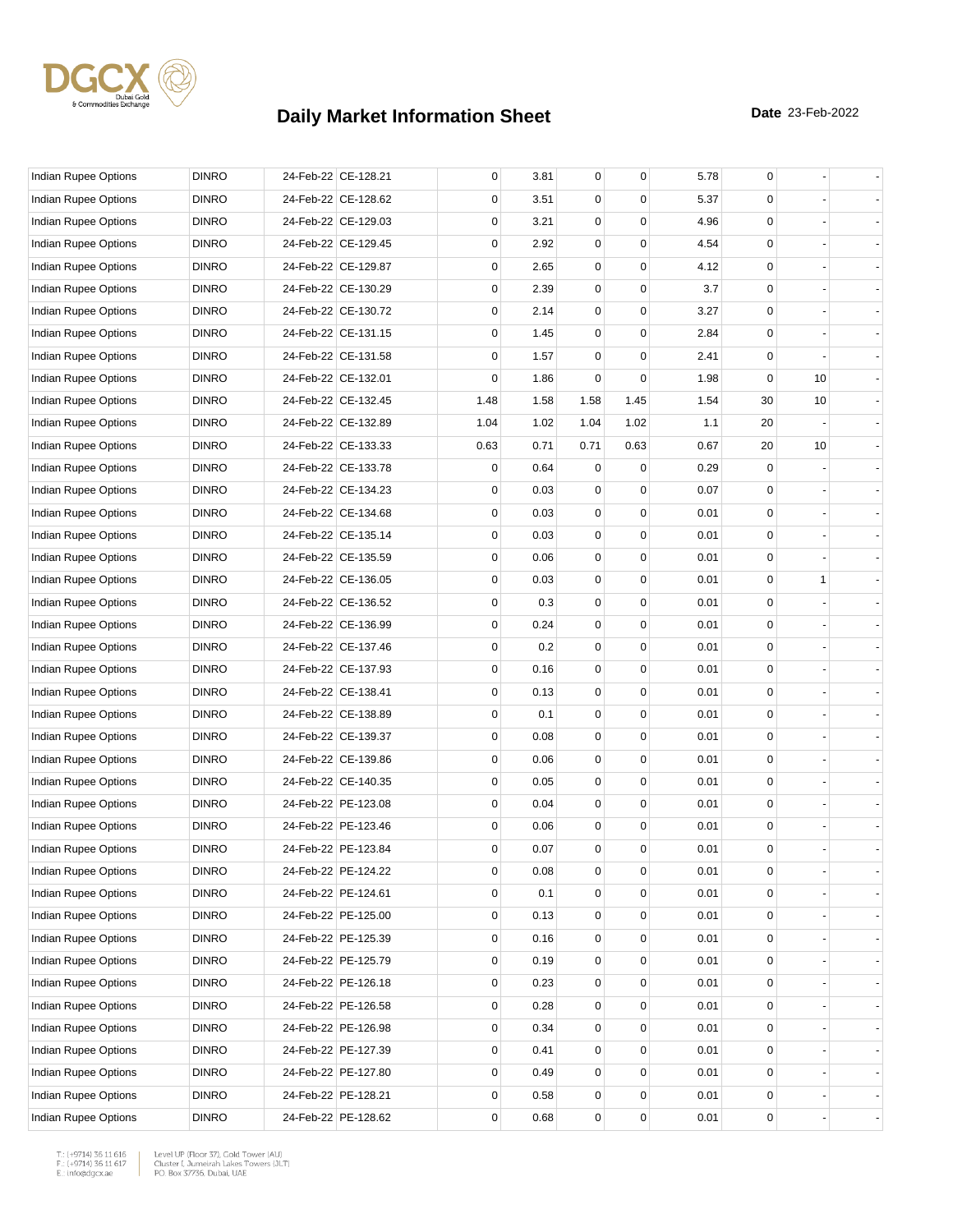

| Indian Rupee Options        | <b>DINRO</b> | 24-Feb-22 PE-129.03 | 0    | 0.79 | 0           | 0         | 0.01 | 0           |     |  |
|-----------------------------|--------------|---------------------|------|------|-------------|-----------|------|-------------|-----|--|
| Indian Rupee Options        | <b>DINRO</b> | 24-Feb-22 PE-129.45 | 0    | 0.92 | 0           | 0         | 0.01 | $\Omega$    |     |  |
| Indian Rupee Options        | <b>DINRO</b> | 24-Feb-22 PE-129.87 | 0    | 0.03 | 0           | 0         | 0.01 | 0           |     |  |
| Indian Rupee Options        | <b>DINRO</b> | 24-Feb-22 PE-130.29 | 0    | 1.23 | 0           | $\Omega$  | 0.01 | 0           |     |  |
| Indian Rupee Options        | <b>DINRO</b> | 24-Feb-22 PE-130.72 | 0    | 0.11 | 0           | 0         | 0.01 | $\mathbf 0$ |     |  |
| Indian Rupee Options        | <b>DINRO</b> | 24-Feb-22 PE-131.15 | 0    | 0.03 | 0           | 0         | 0.01 | 0           |     |  |
| Indian Rupee Options        | <b>DINRO</b> | 24-Feb-22 PE-131.58 | 0    | 0.02 | 0           | $\Omega$  | 0.01 | 0           | 20  |  |
| <b>Indian Rupee Options</b> | <b>DINRO</b> | 24-Feb-22 PE-132.01 | 0    | 0.02 | 0           | 0         | 0.01 | $\mathbf 0$ | 10  |  |
| <b>Indian Rupee Options</b> | <b>DINRO</b> | 24-Feb-22 PE-132.45 | 0    | 0.02 | 0           | 0         | 0.01 | $\mathbf 0$ | 100 |  |
| Indian Rupee Options        | <b>DINRO</b> | 24-Feb-22 PE-132.89 | 0    | 0.03 | 0           | 0         | 0.01 | $\mathbf 0$ |     |  |
| Indian Rupee Options        | <b>DINRO</b> | 24-Feb-22 PE-133.33 | 0.03 | 0.02 | 0.03        | 0.02      | 0.01 | 20          | 10  |  |
| Indian Rupee Options        | <b>DINRO</b> | 24-Feb-22 PE-133.78 | 0    | 0.52 | 0           | $\Omega$  | 0.08 | $\Omega$    |     |  |
| Indian Rupee Options        | <b>DINRO</b> | 24-Feb-22 PE-134.23 | 0.35 | 0.35 | 0.35        | 0.35      | 0.32 | 10          |     |  |
| Indian Rupee Options        | <b>DINRO</b> | 24-Feb-22 PE-134.68 | 0.76 | 0.66 | 0.76        | 0.66      | 0.7  | 20          |     |  |
| Indian Rupee Options        | <b>DINRO</b> | 24-Feb-22 PE-135.14 | 1.25 | 1.1  | 1.25        | 1.1       | 1.16 | 50          |     |  |
| Indian Rupee Options        | <b>DINRO</b> | 24-Feb-22 PE-135.59 | 0    | 4.55 | 0           | 0         | 1.61 | $\mathbf 0$ |     |  |
| Indian Rupee Options        | <b>DINRO</b> | 24-Feb-22 PE-136.05 | 0    | 4.93 | 0           | $\Omega$  | 2.07 | 0           |     |  |
| Indian Rupee Options        | <b>DINRO</b> | 24-Feb-22 PE-136.52 | 0    | 5.34 | 0           | 0         | 2.54 | 0           |     |  |
| <b>Indian Rupee Options</b> | <b>DINRO</b> | 24-Feb-22 PE-136.99 | 0    | 5.75 | 0           | $\Omega$  | 3.01 | $\mathbf 0$ |     |  |
| Indian Rupee Options        | <b>DINRO</b> | 24-Feb-22 PE-137.46 | 0    | 6.17 | $\mathbf 0$ | 0         | 3.48 | $\mathbf 0$ |     |  |
| Indian Rupee Options        | <b>DINRO</b> | 24-Feb-22 PE-137.93 | 0    | 6.61 | $\mathbf 0$ | 0         | 3.95 | 0           |     |  |
| Indian Rupee Options        | <b>DINRO</b> | 24-Feb-22 PE-138.41 | 0    | 7.05 | 0           | $\Omega$  | 4.43 | 0           |     |  |
| Indian Rupee Options        | <b>DINRO</b> | 24-Feb-22 PE-138.89 | 0    | 7.5  | 0           | 0         | 4.91 | 0           |     |  |
| Indian Rupee Options        | <b>DINRO</b> | 24-Feb-22 PE-139.37 | 0    | 7.96 | 0           | $\Omega$  | 5.39 | 0           |     |  |
| Indian Rupee Options        | <b>DINRO</b> | 24-Feb-22 PE-139.86 | 0    | 8.43 | 0           | 0         | 5.88 | $\mathbf 0$ |     |  |
| Indian Rupee Options        | <b>DINRO</b> | 24-Feb-22 PE-140.35 | 0    | 8.91 | $\mathbf 0$ | 0         | 6.37 | 0           |     |  |
| Indian Rupee Options        | <b>DINRO</b> | 29-Mar-22 CE-124.61 | 0    | 8.95 | 0           | $\Omega$  | 9.03 | 0           |     |  |
| Indian Rupee Options        | <b>DINRO</b> | 29-Mar-22 CE-125.00 | 0    | 8.58 | 0           | 0         | 8.64 | 0           |     |  |
| Indian Rupee Options        | <b>DINRO</b> | 29-Mar-22 CE-125.39 | 0    | 8.2  | 0           | 0         | 8.25 | $\mathbf 0$ |     |  |
| Indian Rupee Options        | <b>DINRO</b> | 29-Mar-22 CE-125.79 | 0    | 7.82 | $\mathbf 0$ | 0         | 7.85 | $\mathbf 0$ |     |  |
| Indian Rupee Options        | <b>DINRO</b> | 29-Mar-22 CE-126.18 | 0    | 7.45 | $\mathbf 0$ | 0         | 7.46 | $\mathbf 0$ |     |  |
| Indian Rupee Options        | <b>DINRO</b> | 29-Mar-22 CE-126.58 | 0    | 7.07 | 0           | $\pmb{0}$ | 7.06 | 0           |     |  |
| <b>Indian Rupee Options</b> | <b>DINRO</b> | 29-Mar-22 CE-126.98 | 0    | 6.7  | 0           | 0         | 6.66 | 0           |     |  |
| <b>Indian Rupee Options</b> | <b>DINRO</b> | 29-Mar-22 CE-127.39 | 0    | 6.32 | 0           | 0         | 6.25 | 0           |     |  |
| Indian Rupee Options        | <b>DINRO</b> | 29-Mar-22 CE-127.80 | 0    | 5.96 | 0           | 0         | 5.84 | 0           |     |  |
| <b>Indian Rupee Options</b> | <b>DINRO</b> | 29-Mar-22 CE-128.21 | 0    | 5.59 | 0           | 0         | 5.43 | 0           |     |  |
| <b>Indian Rupee Options</b> | <b>DINRO</b> | 29-Mar-22 CE-128.62 | 0    | 5.24 | 0           | 0         | 5.02 | $\mathbf 0$ |     |  |
| <b>Indian Rupee Options</b> | <b>DINRO</b> | 29-Mar-22 CE-129.03 | 0    | 4.89 | 0           | 0         | 4.62 | 0           |     |  |
| Indian Rupee Options        | <b>DINRO</b> | 29-Mar-22 CE-129.45 | 0    | 4.55 | 0           | 0         | 4.2  | 0           |     |  |
| Indian Rupee Options        | <b>DINRO</b> | 29-Mar-22 CE-129.87 | 0    | 4.21 | 0           | 0         | 3.78 | 0           |     |  |
| Indian Rupee Options        | <b>DINRO</b> | 29-Mar-22 CE-130.29 | 0    | 3.89 | 0           | 0         | 3.37 | 0           |     |  |
| Indian Rupee Options        | <b>DINRO</b> | 29-Mar-22 CE-130.72 | 0    | 3.57 | 0           | 0         | 2.96 | 0           |     |  |
| Indian Rupee Options        | <b>DINRO</b> | 29-Mar-22 CE-131.15 | 0    | 3.27 | 0           | 0         | 2.55 | 0           |     |  |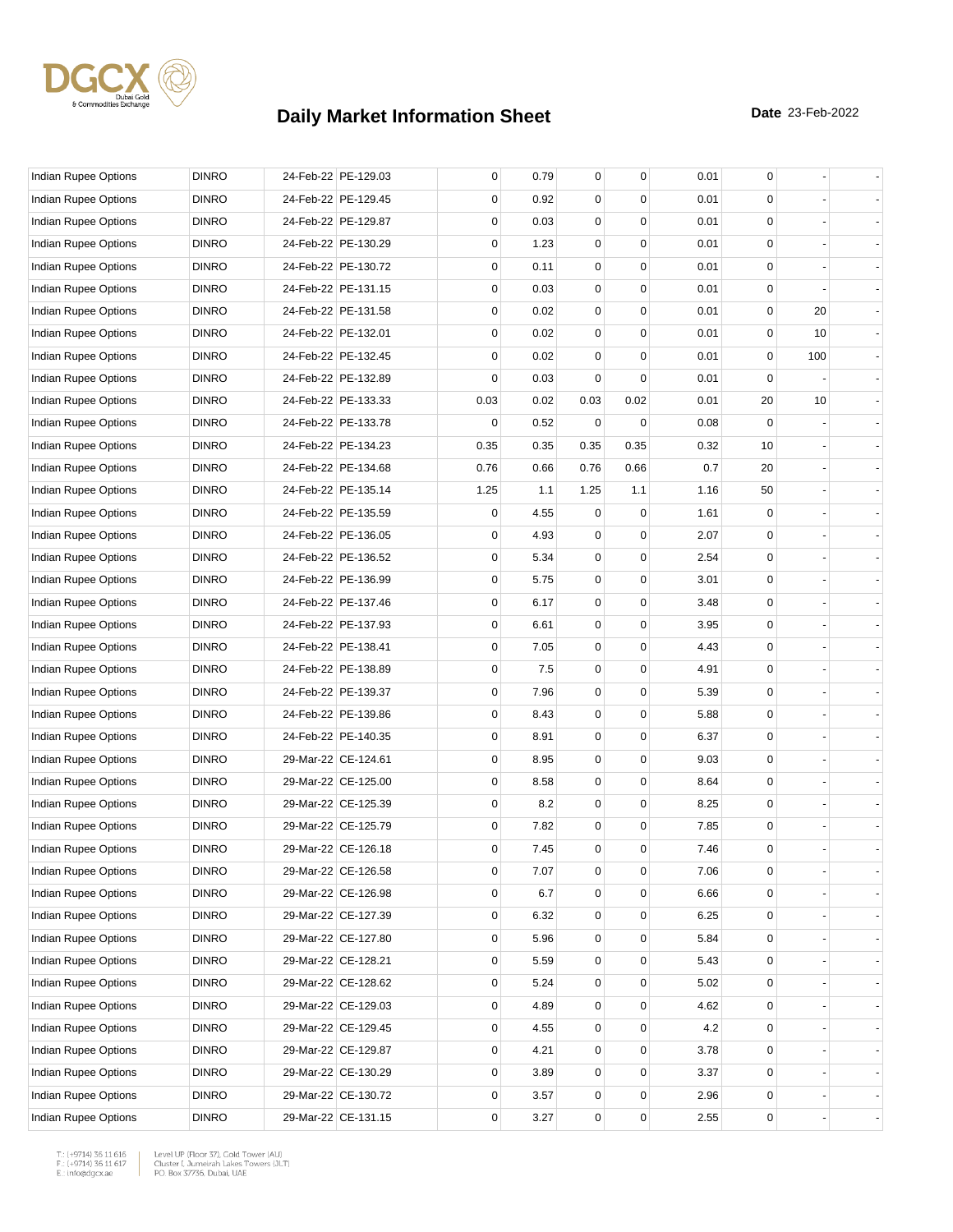

| Indian Rupee Options        | <b>DINRO</b> | 29-Mar-22 CE-131.58 | 0           | 2.98 | $\mathbf 0$ | $\mathbf 0$ | 2.16 | 0           |    |  |
|-----------------------------|--------------|---------------------|-------------|------|-------------|-------------|------|-------------|----|--|
| Indian Rupee Options        | <b>DINRO</b> | 29-Mar-22 CE-132.01 | 0           | 2.7  | 0           | $\Omega$    | 1.8  | 0           |    |  |
| Indian Rupee Options        | <b>DINRO</b> | 29-Mar-22 CE-132.45 | 0           | 2.43 | 0           | 0           | 1.45 | $\mathbf 0$ |    |  |
| Indian Rupee Options        | <b>DINRO</b> | 29-Mar-22 CE-132.89 | 0           | 2.18 | 0           | 0           | 1.14 | 0           |    |  |
| Indian Rupee Options        | <b>DINRO</b> | 29-Mar-22 CE-133.33 | 0           | 1.95 | 0           | 0           | 0.87 | 0           |    |  |
| Indian Rupee Options        | <b>DINRO</b> | 29-Mar-22 CE-133.78 | 0           | 1.73 | $\mathbf 0$ | $\mathbf 0$ | 0.63 | 0           |    |  |
| Indian Rupee Options        | <b>DINRO</b> | 29-Mar-22 CE-134.23 | 0           | 1.53 | 0           | $\Omega$    | 0.45 | 0           |    |  |
| Indian Rupee Options        | <b>DINRO</b> | 29-Mar-22 CE-134.68 | 0           | 1.34 | 0           | $\Omega$    | 0.3  | 0           |    |  |
| <b>Indian Rupee Options</b> | <b>DINRO</b> | 29-Mar-22 CE-135.14 | 0           | 1.17 | 0           | 0           | 0.19 | 0           |    |  |
| Indian Rupee Options        | <b>DINRO</b> | 29-Mar-22 CE-135.59 | 0           | 0.2  | 0           | 0           | 0.12 | $\mathbf 0$ | 1  |  |
| Indian Rupee Options        | <b>DINRO</b> | 29-Mar-22 CE-136.05 | 0           | 0.87 | $\mathbf 0$ | $\mathbf 0$ | 0.07 | 0           |    |  |
| Indian Rupee Options        | <b>DINRO</b> | 29-Mar-22 CE-136.52 | 0           | 0.74 | 0           | $\Omega$    | 0.04 | 0           |    |  |
| Indian Rupee Options        | <b>DINRO</b> | 29-Mar-22 CE-136.99 | 0           | 0.63 | 0           | $\Omega$    | 0.02 | 0           |    |  |
| Indian Rupee Options        | <b>DINRO</b> | 29-Mar-22 CE-137.46 | 0           | 0.53 | 0           | 0           | 0.01 | 0           |    |  |
| Indian Rupee Options        | <b>DINRO</b> | 29-Mar-22 CE-137.93 | 0           | 0.45 | 0           | 0           | 0.01 | 0           |    |  |
| Indian Rupee Options        | <b>DINRO</b> | 29-Mar-22 CE-138.41 | 0           | 0.37 | $\mathbf 0$ | $\mathbf 0$ | 0.01 | 0           |    |  |
| Indian Rupee Options        | <b>DINRO</b> | 29-Mar-22 CE-138.89 | 0           | 0.31 | 0           | $\Omega$    | 0.01 | 0           |    |  |
| Indian Rupee Options        | <b>DINRO</b> | 29-Mar-22 CE-139.37 | 0           | 0.25 | 0           | $\Omega$    | 0.01 | 0           |    |  |
| <b>Indian Rupee Options</b> | <b>DINRO</b> | 29-Mar-22 CE-139.86 | 0           | 0.2  | 0           | 0           | 0.01 | 0           |    |  |
| Indian Rupee Options        | <b>DINRO</b> | 29-Mar-22 CE-140.35 | $\mathbf 0$ | 0.16 | 0           | 0           | 0.01 | 0           |    |  |
| Indian Rupee Options        | <b>DINRO</b> | 29-Mar-22 CE-140.85 | 0           | 0.13 | $\mathbf 0$ | $\mathbf 0$ | 0.01 | 0           |    |  |
| Indian Rupee Options        | <b>DINRO</b> | 29-Mar-22 CE-141.34 | 0           | 0.1  | 0           | $\Omega$    | 0.01 | 0           |    |  |
| Indian Rupee Options        | <b>DINRO</b> | 29-Mar-22 CE-141.84 | 0           | 0.08 | 0           | $\Omega$    | 0.01 | 0           |    |  |
| Indian Rupee Options        | <b>DINRO</b> | 29-Mar-22 CE-142.35 | 0           | 0.07 | 0           | 0           | 0.01 | 0           |    |  |
| Indian Rupee Options        | <b>DINRO</b> | 29-Mar-22 PE-124.61 | 0           | 0.04 | 0           | 0           | 0.01 | 0           |    |  |
| Indian Rupee Options        | <b>DINRO</b> | 29-Mar-22 PE-125.00 | 0           | 0.05 | $\mathbf 0$ | $\mathbf 0$ | 0.01 | 0           |    |  |
| Indian Rupee Options        | <b>DINRO</b> | 29-Mar-22 PE-125.39 | 0           | 0.06 | 0           | $\Omega$    | 0.01 | 0           |    |  |
| Indian Rupee Options        | <b>DINRO</b> | 29-Mar-22 PE-125.79 | 0           | 0.08 | 0           | $\Omega$    | 0.01 | 0           |    |  |
| Indian Rupee Options        | <b>DINRO</b> | 29-Mar-22 PE-126.18 | 0           | 0.1  | 0           | 0           | 0.01 | 0           |    |  |
| Indian Rupee Options        | <b>DINRO</b> | 29-Mar-22 PE-126.58 | 0           | 0.12 | 0           | 0           | 0.01 | 0           |    |  |
| Indian Rupee Options        | <b>DINRO</b> | 29-Mar-22 PE-126.98 | 0           | 0.15 | $\mathbf 0$ | $\mathbf 0$ | 0.01 | 0           |    |  |
| Indian Rupee Options        | <b>DINRO</b> | 29-Mar-22 PE-127.39 | 0           | 0.18 | 0           | 0           | 0.01 | 0           |    |  |
| Indian Rupee Options        | <b>DINRO</b> | 29-Mar-22 PE-127.80 | 0           | 0.22 | 0           | 0           | 0.01 | 0           |    |  |
| Indian Rupee Options        | <b>DINRO</b> | 29-Mar-22 PE-128.21 | 0           | 0.27 | 0           | 0           | 0.01 | 0           |    |  |
| Indian Rupee Options        | <b>DINRO</b> | 29-Mar-22 PE-128.62 | 0           | 0.32 | 0           | $\mathbf 0$ | 0.01 | $\mathsf 0$ |    |  |
| Indian Rupee Options        | <b>DINRO</b> | 29-Mar-22 PE-129.03 | 0           | 0.38 | 0           | $\mathbf 0$ | 0.01 | 0           |    |  |
| Indian Rupee Options        | <b>DINRO</b> | 29-Mar-22 PE-129.45 | 0           | 0.46 | 0           | 0           | 0.01 | 0           |    |  |
| Indian Rupee Options        | <b>DINRO</b> | 29-Mar-22 PE-129.87 | 0           | 0.54 | 0           | 0           | 0.01 | 0           |    |  |
| <b>Indian Rupee Options</b> | <b>DINRO</b> | 29-Mar-22 PE-130.29 | 0           | 0.63 | 0           | 0           | 0.02 | 0           |    |  |
| Indian Rupee Options        | <b>DINRO</b> | 29-Mar-22 PE-130.72 | 0           | 0.74 | 0           | $\mathbf 0$ | 0.03 | 0           |    |  |
| Indian Rupee Options        | <b>DINRO</b> | 29-Mar-22 PE-131.15 | 0           | 0.87 | 0           | $\mathbf 0$ | 0.06 | 0           |    |  |
| Indian Rupee Options        | <b>DINRO</b> | 29-Mar-22 PE-131.58 | 0           | 0.34 | 0           | 0           | 0.1  | 0           | 20 |  |
| Indian Rupee Options        | <b>DINRO</b> | 29-Mar-22 PE-132.01 | 0           | 1.16 | 0           | 0           | 0.16 | 0           |    |  |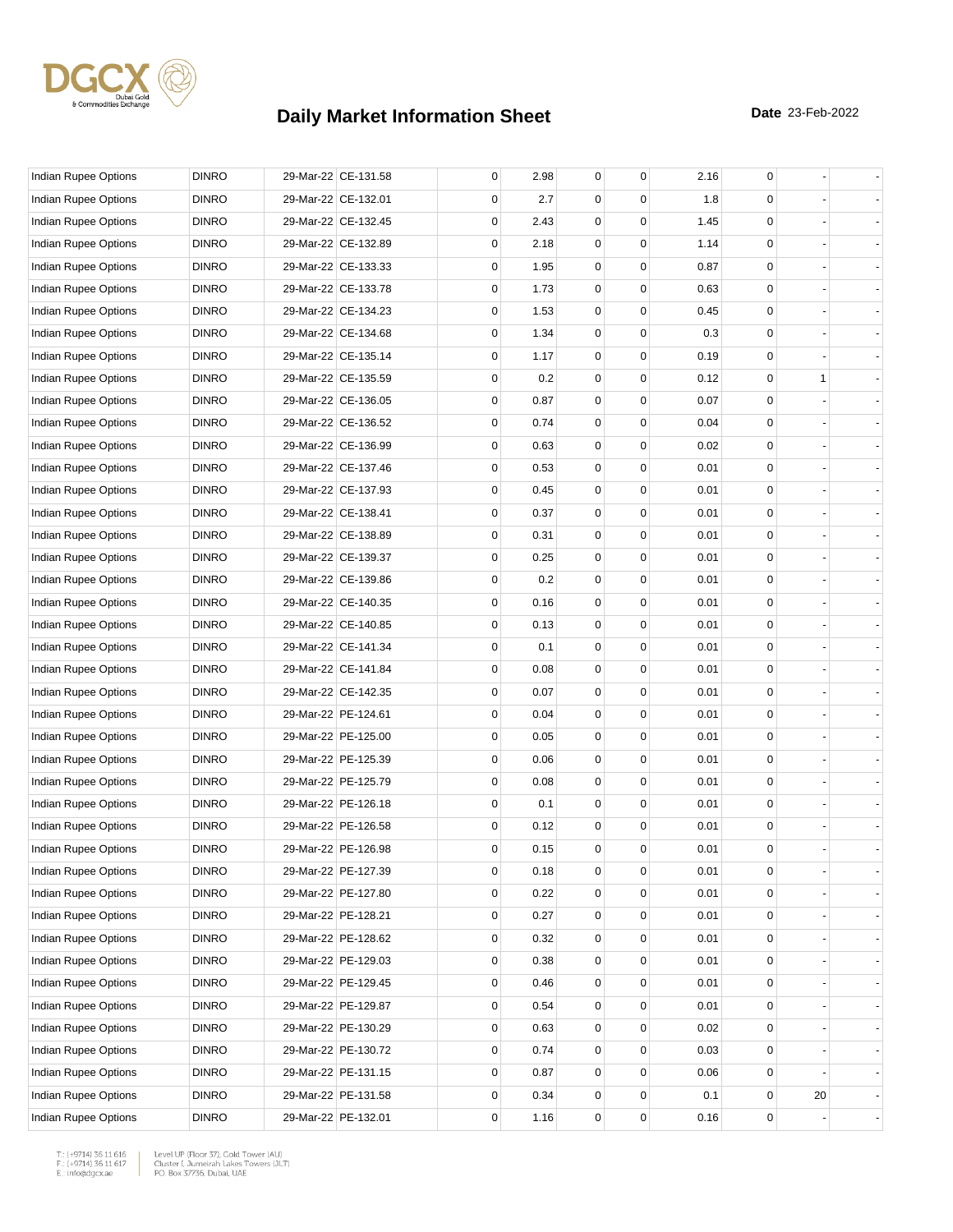

| <b>Indian Rupee Options</b> | <b>DINRO</b> | 29-Mar-22 PE-132.45 | 0 | 0.62    | $\mathbf{0}$ | 0        | 0.25 | 0           | 30 |  |
|-----------------------------|--------------|---------------------|---|---------|--------------|----------|------|-------------|----|--|
| Indian Rupee Options        | <b>DINRO</b> | 29-Mar-22 PE-132.89 | 0 | 1.52    | $\Omega$     | 0        | 0.38 | $\Omega$    |    |  |
| Indian Rupee Options        | <b>DINRO</b> | 29-Mar-22 PE-133.33 | 0 | 0.82    | 0            | 0        | 0.55 | $\mathbf 0$ |    |  |
| Indian Rupee Options        | <b>DINRO</b> | 29-Mar-22 PE-133.78 | 0 | 1.05    | 0            | 0        | 0.77 | $\mathbf 0$ |    |  |
| Indian Rupee Options        | <b>DINRO</b> | 29-Mar-22 PE-134.23 | 0 | 1.34    | 0            | 0        | 1.03 | $\mathbf 0$ |    |  |
| Indian Rupee Options        | <b>DINRO</b> | 29-Mar-22 PE-134.68 | 0 | 1.67    | 0            | 0        | 1.33 | $\mathbf 0$ |    |  |
| Indian Rupee Options        | <b>DINRO</b> | 29-Mar-22 PE-135.14 | 0 | 2.04    | 0            | $\Omega$ | 1.68 | 0           |    |  |
| Indian Rupee Options        | <b>DINRO</b> | 29-Mar-22 PE-135.59 | 0 | 3.04    | 0            | 0        | 2.07 | $\mathbf 0$ |    |  |
| Indian Rupee Options        | <b>DINRO</b> | 29-Mar-22 PE-136.05 | 0 | 3.36    | 0            | 0        | 2.53 | $\mathbf 0$ |    |  |
| Indian Rupee Options        | <b>DINRO</b> | 29-Mar-22 PE-136.52 | 0 | 3.7     | 0            | 0        | 3    | $\mathbf 0$ |    |  |
| Indian Rupee Options        | <b>DINRO</b> | 29-Mar-22 PE-136.99 | 0 | 4.05    | 0            | 0        | 3.47 | $\mathbf 0$ |    |  |
| Indian Rupee Options        | <b>DINRO</b> | 29-Mar-22 PE-137.46 | 0 | 4.42    | $\Omega$     | $\Omega$ | 3.94 | $\Omega$    |    |  |
| Indian Rupee Options        | <b>DINRO</b> | 29-Mar-22 PE-137.93 | 0 | 4.8     | 0            | 0        | 4.41 | $\mathbf 0$ |    |  |
| Indian Rupee Options        | <b>DINRO</b> | 29-Mar-22 PE-138.41 | 0 | 5.21    | 0            | 0        | 4.89 | $\mathbf 0$ |    |  |
| Indian Rupee Options        | <b>DINRO</b> | 29-Mar-22 PE-138.89 | 0 | 5.62    | 0            | 0        | 5.37 | $\mathbf 0$ |    |  |
| <b>Indian Rupee Options</b> | <b>DINRO</b> | 29-Mar-22 PE-139.37 | 0 | 6.04    | 0            | 0        | 5.85 | 0           |    |  |
| Indian Rupee Options        | <b>DINRO</b> | 29-Mar-22 PE-139.86 | 0 | 6.48    | $\Omega$     | $\Omega$ | 6.34 | 0           |    |  |
| Indian Rupee Options        | <b>DINRO</b> | 29-Mar-22 PE-140.35 | 0 | 6.93    | 0            | 0        | 6.83 | $\mathbf 0$ |    |  |
| Indian Rupee Options        | <b>DINRO</b> | 29-Mar-22 PE-140.85 | 0 | 7.4     | 0            | 0        | 7.33 | $\mathbf 0$ |    |  |
| Indian Rupee Options        | <b>DINRO</b> | 29-Mar-22 PE-141.34 | 0 | 7.86    | 0            | 0        | 7.82 | $\mathbf 0$ |    |  |
| Indian Rupee Options        | <b>DINRO</b> | 29-Mar-22 PE-141.84 | 0 | 8.34    | 0            | 0        | 8.32 | 0           |    |  |
| Indian Rupee Options        | <b>DINRO</b> | 29-Mar-22 PE-142.35 | 0 | 8.83    | 0            | 0        | 8.83 | 0           |    |  |
| Indian Rupee Options        | <b>DINRO</b> | 27-Apr-22 CE-123.84 | 0 | 8.47    | 0            | 0        | 9.29 | $\mathbf 0$ |    |  |
| Indian Rupee Options        | <b>DINRO</b> | 27-Apr-22 CE-124.22 | 0 | 8.11    | 0            | 0        | 8.91 | $\mathbf 0$ |    |  |
| Indian Rupee Options        | <b>DINRO</b> | 27-Apr-22 CE-124.61 | 0 | 7.73    | 0            | 0        | 8.52 | $\mathbf 0$ |    |  |
| Indian Rupee Options        | <b>DINRO</b> | 27-Apr-22 CE-125.00 | 0 | 7.36    | 0            | 0        | 8.13 | 0           |    |  |
| Indian Rupee Options        | <b>DINRO</b> | 27-Apr-22 CE-125.39 | 0 | 7       | 0            | $\Omega$ | 7.74 | 0           |    |  |
| Indian Rupee Options        | <b>DINRO</b> | 27-Apr-22 CE-125.79 | 0 | 6.63    | 0            | 0        | 7.34 | $\mathbf 0$ |    |  |
| Indian Rupee Options        | <b>DINRO</b> | 27-Apr-22 CE-126.18 | 0 | 6.27    | 0            | 0        | 6.95 | $\mathbf 0$ |    |  |
| Indian Rupee Options        | <b>DINRO</b> | 27-Apr-22 CE-126.58 | 0 | 5.91    | 0            | 0        | 6.55 | 0           |    |  |
| <b>Indian Rupee Options</b> | <b>DINRO</b> | 27-Apr-22 CE-126.98 | 0 | 5.56    | $\mathbf{0}$ | 0        | 6.16 | 0           |    |  |
| Indian Rupee Options        | <b>DINRO</b> | 27-Apr-22 CE-127.39 | 0 | $5.2\,$ | 0            | 0        | 5.75 | $\pmb{0}$   |    |  |
| Indian Rupee Options        | <b>DINRO</b> | 27-Apr-22 CE-127.80 | 0 | 4.86    | 0            | 0        | 5.34 | $\mathbf 0$ |    |  |
| Indian Rupee Options        | <b>DINRO</b> | 27-Apr-22 CE-128.21 | 0 | 4.52    | 0            | 0        | 4.94 | $\mathbf 0$ |    |  |
| Indian Rupee Options        | <b>DINRO</b> | 27-Apr-22 CE-128.62 | 0 | 4.19    | 0            | 0        | 4.54 | $\mathbf 0$ |    |  |
| Indian Rupee Options        | <b>DINRO</b> | 27-Apr-22 CE-129.03 | 0 | 3.88    | 0            | 0        | 4.14 | 0           |    |  |
| Indian Rupee Options        | <b>DINRO</b> | 27-Apr-22 CE-129.45 | 0 | 3.57    | 0            | 0        | 3.74 | 0           |    |  |
| <b>Indian Rupee Options</b> | <b>DINRO</b> | 27-Apr-22 CE-129.87 | 0 | 3.27    | 0            | 0        | 3.35 | $\mathbf 0$ |    |  |
| Indian Rupee Options        | <b>DINRO</b> | 27-Apr-22 CE-130.29 | 0 | 2.99    | 0            | 0        | 2.97 | $\mathbf 0$ |    |  |
| Indian Rupee Options        | <b>DINRO</b> | 27-Apr-22 CE-130.72 | 0 | 2.71    | 0            | 0        | 2.6  | $\mathbf 0$ |    |  |
| Indian Rupee Options        | <b>DINRO</b> | 27-Apr-22 CE-131.15 | 0 | 2.45    | 0            | 0        | 2.25 | $\mathbf 0$ |    |  |
| Indian Rupee Options        | <b>DINRO</b> | 27-Apr-22 CE-131.58 | 0 | 2.2     | 0            | 0        | 1.91 | 0           |    |  |
| Indian Rupee Options        | <b>DINRO</b> | 27-Apr-22 CE-132.01 | 0 | 1.97    | 0            | 0        | 1.61 | $\mathsf 0$ |    |  |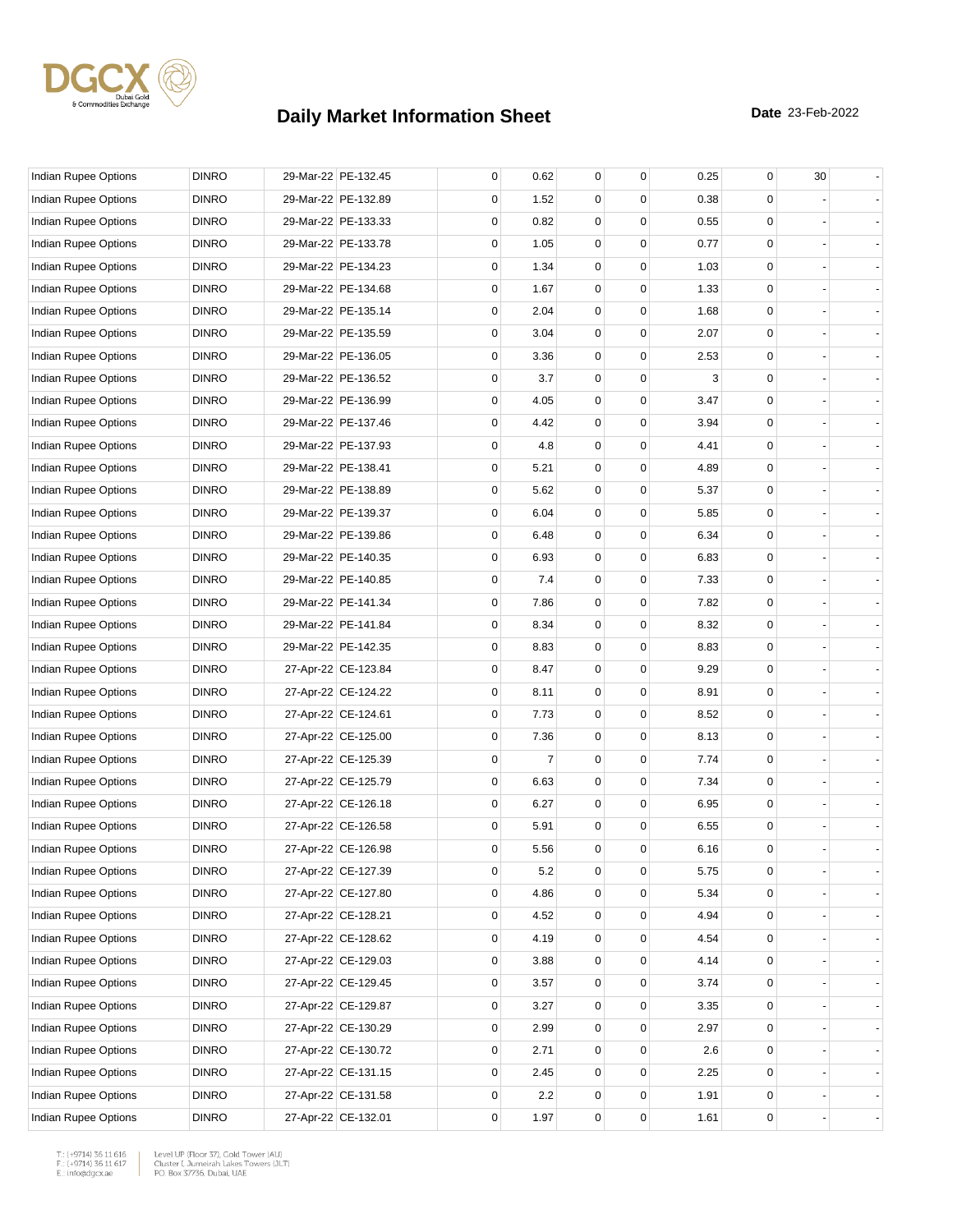

| Indian Rupee Options        | <b>DINRO</b> | 27-Apr-22 CE-132.45 | 0 | 1.76 | 0            | 0 | 1.32 | 0                |                |
|-----------------------------|--------------|---------------------|---|------|--------------|---|------|------------------|----------------|
| Indian Rupee Options        | <b>DINRO</b> | 27-Apr-22 CE-132.89 | 0 | 1.55 | 0            | 0 | 1.07 | 0                |                |
| Indian Rupee Options        | <b>DINRO</b> | 27-Apr-22 CE-133.33 | 0 | 1.37 | $\mathbf 0$  | 0 | 0.85 | 0                |                |
| Indian Rupee Options        | <b>DINRO</b> | 27-Apr-22 CE-133.78 | 0 | 1.2  | $\mathbf 0$  | 0 | 0.66 | 0                |                |
| Indian Rupee Options        | <b>DINRO</b> | 27-Apr-22 CE-134.23 | 0 | 1.04 | 0            | 0 | 0.5  | 0                |                |
| Indian Rupee Options        | <b>DINRO</b> | 27-Apr-22 CE-134.68 | 0 | 0.9  | $\mathbf 0$  | 0 | 0.37 | 0                |                |
| Indian Rupee Options        | <b>DINRO</b> | 27-Apr-22 CE-135.14 | 0 | 0.77 | 0            | 0 | 0.26 | 0                |                |
| Indian Rupee Options        | <b>DINRO</b> | 27-Apr-22 CE-135.59 | 0 | 0.66 | $\mathbf 0$  | 0 | 0.19 | 0                |                |
| Indian Rupee Options        | <b>DINRO</b> | 27-Apr-22 CE-136.05 | 0 | 0.56 | 0            | 0 | 0.13 | 0                |                |
| Indian Rupee Options        | <b>DINRO</b> | 27-Apr-22 CE-136.52 | 0 | 0.47 | 0            | 0 | 0.08 | 0                |                |
| Indian Rupee Options        | <b>DINRO</b> | 27-Apr-22 CE-136.99 | 0 | 0.39 | 0            | 0 | 0.05 | 0                |                |
| Indian Rupee Options        | <b>DINRO</b> | 27-Apr-22 CE-137.46 | 0 | 0.32 | 0            | 0 | 0.03 | 0                |                |
| Indian Rupee Options        | <b>DINRO</b> | 27-Apr-22 CE-137.93 | 0 | 0.27 | $\mathbf 0$  | 0 | 0.02 | 0                |                |
| Indian Rupee Options        | <b>DINRO</b> | 27-Apr-22 CE-138.41 | 0 | 0.22 | 0            | 0 | 0.01 | 0                |                |
| Indian Rupee Options        | <b>DINRO</b> | 27-Apr-22 CE-138.89 | 0 | 0.18 | 0            | 0 | 0.01 | 0                |                |
| Indian Rupee Options        | <b>DINRO</b> | 27-Apr-22 CE-139.37 | 0 | 0.14 | $\mathbf 0$  | 0 | 0.01 | 0                |                |
| Indian Rupee Options        | <b>DINRO</b> | 27-Apr-22 CE-139.86 | 0 | 0.11 | 0            | 0 | 0.01 | 0                |                |
| Indian Rupee Options        | <b>DINRO</b> | 27-Apr-22 CE-140.35 | 0 | 0.09 | $\mathbf 0$  | 0 | 0.01 | 0                |                |
| Indian Rupee Options        | <b>DINRO</b> | 27-Apr-22 CE-140.85 | 0 | 0.07 | $\mathbf 0$  | 0 | 0.01 | 0                |                |
| Indian Rupee Options        | <b>DINRO</b> | 27-Apr-22 CE-141.34 | 0 | 0.06 | 0            | 0 | 0.01 | 0                |                |
| Indian Rupee Options        | <b>DINRO</b> | 27-Apr-22 PE-123.84 | 0 | 0.05 | $\mathbf 0$  | 0 | 0.01 | 0                |                |
| Indian Rupee Options        | <b>DINRO</b> | 27-Apr-22 PE-124.22 | 0 | 0.07 | 0            | 0 | 0.01 | 0                |                |
| Indian Rupee Options        | <b>DINRO</b> | 27-Apr-22 PE-124.61 | 0 | 0.08 | $\mathbf 0$  | 0 | 0.01 | 0                |                |
| Indian Rupee Options        | <b>DINRO</b> | 27-Apr-22 PE-125.00 | 0 | 0.1  | $\mathbf 0$  | 0 | 0.01 | 0                |                |
| Indian Rupee Options        | <b>DINRO</b> | 27-Apr-22 PE-125.39 | 0 | 0.12 | 0            | 0 | 0.01 | 0                |                |
| Indian Rupee Options        | <b>DINRO</b> | 27-Apr-22 PE-125.79 | 0 | 0.15 | $\mathbf 0$  | 0 | 0.01 | 0                |                |
| Indian Rupee Options        | <b>DINRO</b> | 27-Apr-22 PE-126.18 | 0 | 0.18 | 0            | 0 | 0.01 | 0                |                |
| Indian Rupee Options        | <b>DINRO</b> | 27-Apr-22 PE-126.58 | 0 | 0.22 | $\mathbf 0$  | 0 | 0.01 | 0                |                |
| <b>Indian Rupee Options</b> | <b>DINRO</b> | 27-Apr-22 PE-126.98 | 0 | 0.27 | 0            | 0 | 0.01 | 0                |                |
| Indian Rupee Options        | <b>DINRO</b> | 27-Apr-22 PE-127.39 | 0 | 0.32 | 0            | 0 | 0.01 | 0                |                |
| <b>Indian Rupee Options</b> | <b>DINRO</b> | 27-Apr-22 PE-127.80 | 0 | 0.39 | $\mathbf{0}$ | 0 | 0.01 | 0                |                |
| Indian Rupee Options        | <b>DINRO</b> | 27-Apr-22 PE-128.21 | 0 | 0.46 | 0            | 0 | 0.01 | 0                |                |
| Indian Rupee Options        | <b>DINRO</b> | 27-Apr-22 PE-128.62 | 0 | 0.54 | 0            | 0 | 0.02 | 0                |                |
| Indian Rupee Options        | <b>DINRO</b> | 27-Apr-22 PE-129.03 | 0 | 0.63 | 0            | 0 | 0.04 | 0                |                |
| Indian Rupee Options        | <b>DINRO</b> | 27-Apr-22 PE-129.45 | 0 | 0.74 | $\mathbf 0$  | 0 | 0.06 | 0                |                |
| Indian Rupee Options        | <b>DINRO</b> | 27-Apr-22 PE-129.87 | 0 | 0.86 | $\mathbf 0$  | 0 | 0.08 | 0                |                |
| <b>Indian Rupee Options</b> | <b>DINRO</b> | 27-Apr-22 PE-130.29 | 0 | 0.99 | 0            | 0 | 0.12 | 0                |                |
| Indian Rupee Options        | <b>DINRO</b> | 27-Apr-22 PE-130.72 | 0 | 1.15 | 0            | 0 | 0.18 | 0                |                |
| Indian Rupee Options        | <b>DINRO</b> | 27-Apr-22 PE-131.15 | 0 | 1.31 | 0            | 0 | 0.26 | 0                | $\blacksquare$ |
| Indian Rupee Options        | <b>DINRO</b> | 27-Apr-22 PE-131.58 | 0 | 1.5  | $\mathbf 0$  | 0 | 0.35 | 0                |                |
| Indian Rupee Options        | <b>DINRO</b> | 27-Apr-22 PE-132.01 | 0 | 1.7  | 0            | 0 | 0.48 | 0                |                |
| Indian Rupee Options        | <b>DINRO</b> | 27-Apr-22 PE-132.45 | 0 | 1.92 | 0            | 0 | 0.63 | 0                |                |
| Indian Rupee Options        | <b>DINRO</b> | 27-Apr-22 PE-132.89 | 0 | 2.15 | $\mathsf 0$  | 0 | 0.82 | $\mathsf{O}\,\,$ |                |